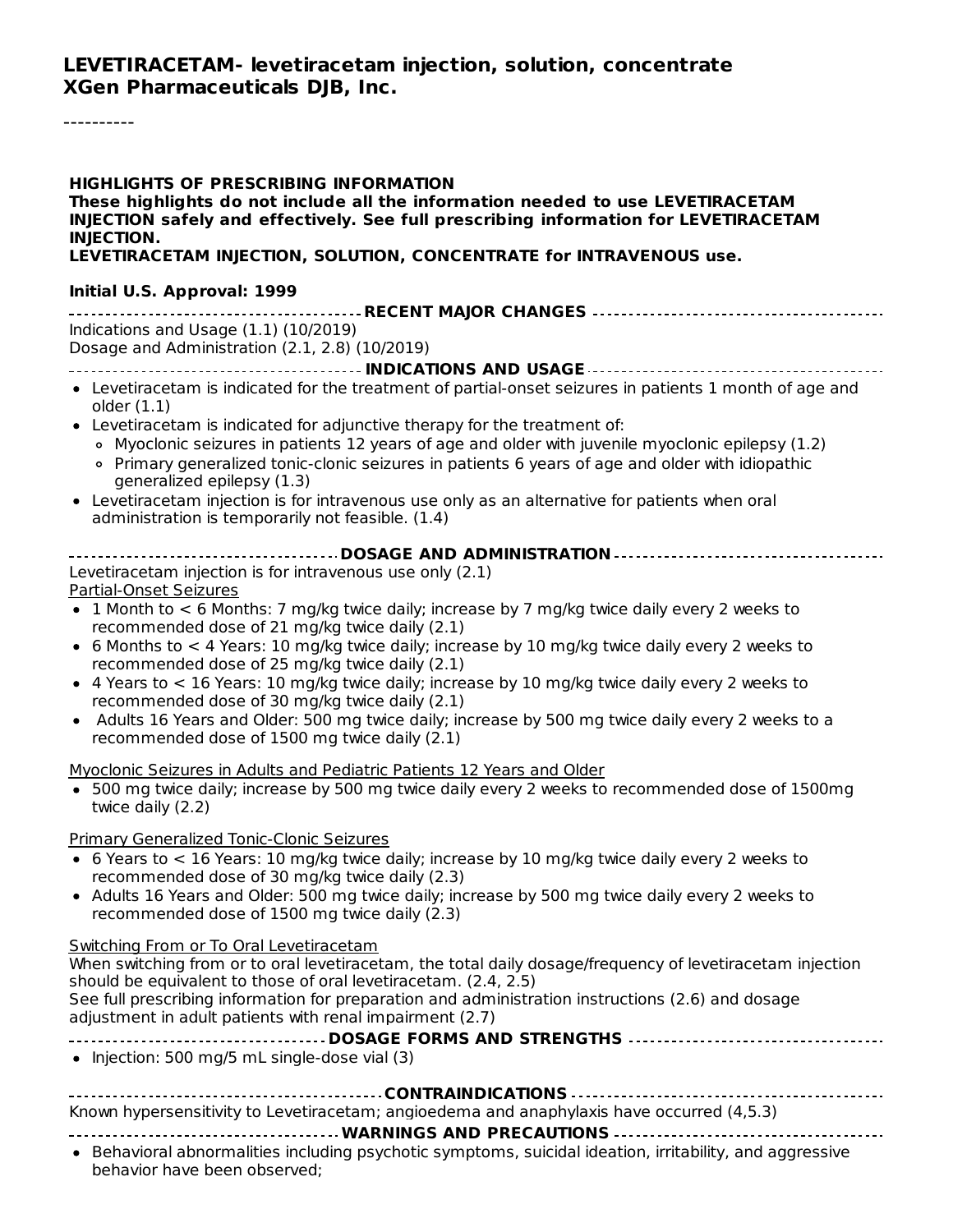behavior have been observed; monitor patients for psychiatric signs and symptoms (5.1)

- Monitor for somnolence and fatigue; advise patients not to drive or operate machinery until they have sufficient
	- experience on levetiracetam (5.2)
- Serious Dermatological Reactions: Discontinue Levetiracetam at the first sign of rash unless clearly not drug related. (5.4)
- Coordination Difficulties: Monitor for ataxia, abnormal gait, and incoordination.(5.5)
- Withdrawal Seizures: levetiracetam must be gradually withdrawn. (5.6)

**ADVERSE REACTIONS**

Most common adverse reactions (incidence  $\geq$  5% more than placebo) include:

- Adults: somnolence, asthenia, infection, and dizziness (6.1)
- Pediatric patients: fatigue, aggression, nasal congestion, decreased appetite, and irritability (6.1)

#### **To report SUSPECTED ADVERSE REACTIONS, contact X-GEN Pharmaceuticals, Inc. at 1-866- 390-4411 or FDA at 1-800-FDA-1088 or www.fda.gov/medwatch.**

**USE IN SPECIFIC POPULATIONS** Pregnancy: Plasma levels of levetiracetam may be decreased; monitor closely during pregnancy. Based on animal data, may cause fetal harm (5.9 , 8.1) See 17 for PATIENT COUNSELING INFORMATION.

Revised: 08/2020

#### **See 17 for PATIENT COUNSELING INFORMATION.**

**Revised: 8/2020**

#### **FULL PRESCRIBING INFORMATION: CONTENTS\* RECENT MAJOR CHANGES**

#### **1 INDICATIONS AND USAGE**

- **1.1 Partial Onset Seizures**
- **1.2 Myoclonic Seizures in Patients with Juvenile Myoclonic Epilepsy**
- **1.3 Primary Generalized Tonic-Clonic Seizures**
- **1.4 Limitations of Use**

#### **2 DOSAGE AND ADMINISTRATION**

**2.1 Dosing for Partial-Onset Seizures**

**2.2 Dosing for Myoclonic Seizures in Patients with Juvenile Myoclonic Epilepsy**

- **2.3 Dosing for Primary Generalized Tonic-Clonic Seizures**
- **2.4 Switching from Oral Dosing**
- **2.5 Switching to Oral Dosing**
- **2.6 Preparation and Administration Instructions**
- **2.7 Dosage Adjustments in Adult Patients with Renal Impairment**
- **2.8 Discontinuation of Levetiracetam**
- **3 DOSAGE FORMS AND STRENGTHS**

### **4 CONTRAINDICATIONS**

- **5 WARNINGS AND PRECAUTIONS**
	- **5.1 Behavioral Abnormalities and Psychotic Symptoms**
	- **5.2 Somnolence and Fatigue**
	- **5.3 Anaphylaxis and Angioedema**
	- **5.4 Serious Dermatological Reactions**
	- **5.5 Coordination Difficulties**
	- **5.6 Withdrawal Seizures**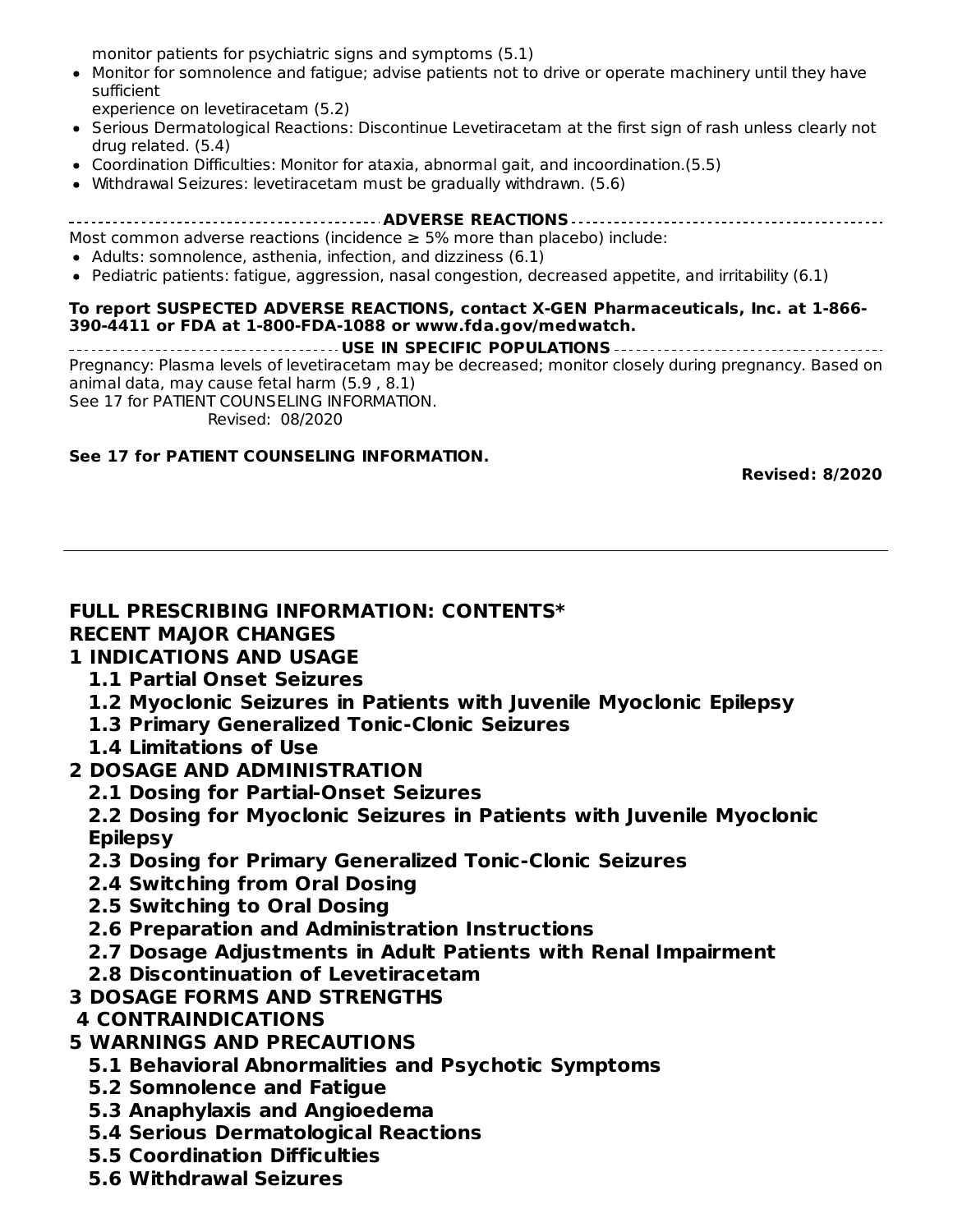- **5.7 Hematologic Abnormalities**
- **5.8 Increase in Blood Pressure**
- **5.9 Seizure Control During Pregnancy**
- **6 ADVERSE REACTIONS**
	- **6.1 Clinical Trials Experience**
	- **6.2 Postmarketing Experience**
- **8 USE IN SPECIFIC POPULATIONS**
	- **8.1 Pregnancy**
	- **8.2 Lactation**
	- **8.4 Pediatric Use**
	- **8.5 Geriatric Use**
	- **8.6 Renal Impairment**
- **10 OVERDOSAGE**
	- **10.1 Signs, Symptoms and Laboratory Findings of Acute Overdosage in Humans**
	- **10.2 Management of Overdose**
	- **10.3 Hemodialysis**
- **11 DESCRIPTION**
- **12 CLINICAL PHARMACOLOGY**
	- **12.1 Mechanism of Action**
	- **12.2 Pharmacodynamics**
	- **12.3 Pharmacokinetics**
- **13 NONCLINICAL TOXICOLOGY**
	- **13.1 Carcinogenesis and Mutagenesis and Impairment of Fertility**
- **14 CLINICAL STUDIES**
	- **14.1 Partial-Onset Seizures**
	- **14.2 Myoclonic Seizures in Patients with Juvenile Myoclonic Epilepsy**
	- **14.3 Primary Generalized Tonic-Clonic Seizures**

## **16 HOW SUPPLIED**

- **16.1 How Supplied**
- **16.2 Storage**

## **17 PATIENT COUNSELING INFORMATION**

 $\ast$  Sections or subsections omitted from the full prescribing information are not listed.

# **FULL PRESCRIBING INFORMATION**

# **1 INDICATIONS AND USAGE**

## **1.1 Partial Onset Seizures**

Levetiracetam is indicated for the treatment of partial-onset seizures in patients 1 month of age and older.

# **1.2 Myoclonic Seizures in Patients with Juvenile Myoclonic Epilepsy**

Levetiracetam is indicated as adjunctive therapy for the treatment of myoclonic seizures in patients 12 years of age and older with juvenile myoclonic epilepsy.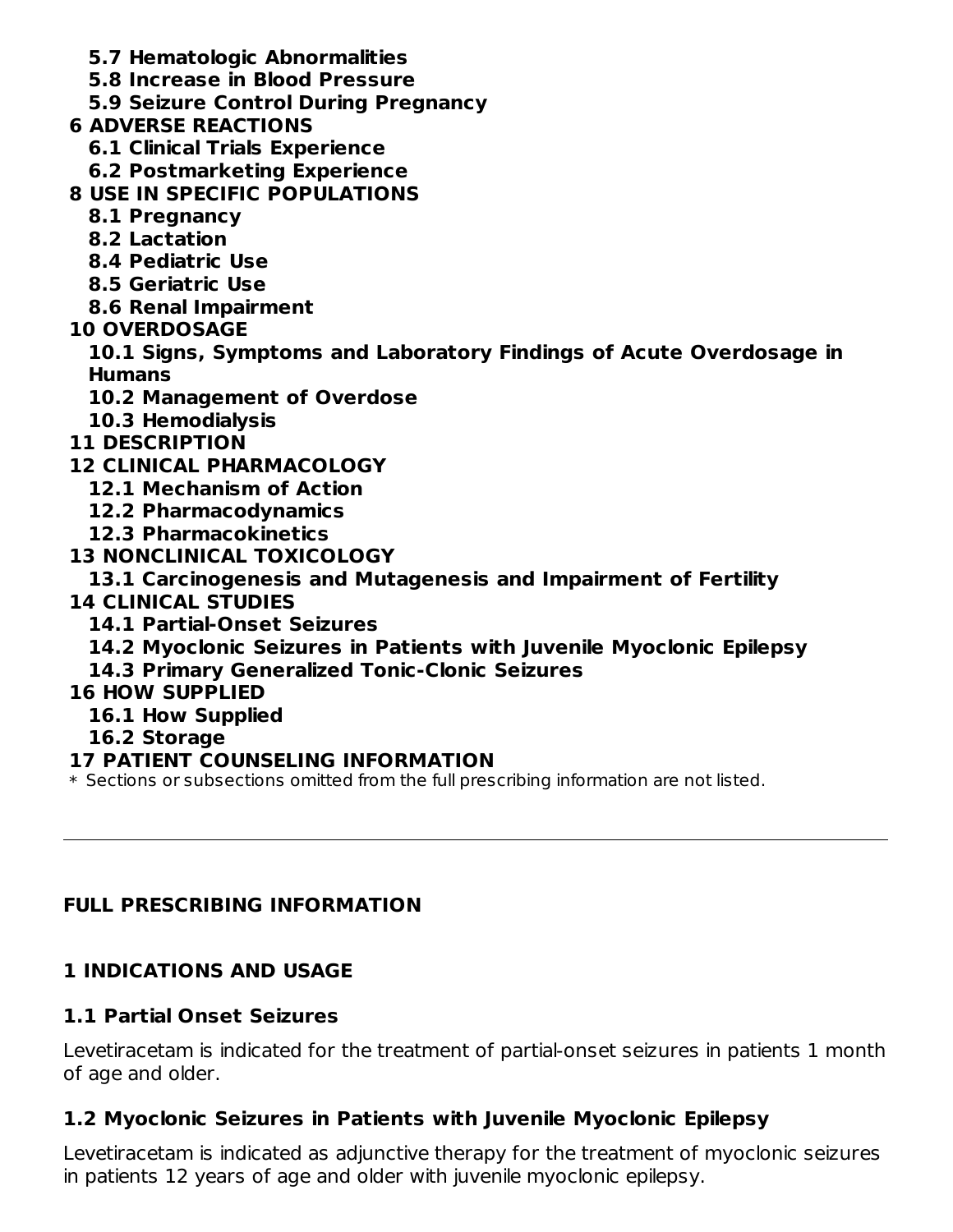### **1.3 Primary Generalized Tonic-Clonic Seizures**

Levetirecetam is indicated as adjunctive therapy for the treatment of primary generalized tonic-clonic seizures in adults and children 6 years of age and older with idiopathic generalized epilepsy.

## **1.4 Limitations of Use**

Levetiracetam injection is for intravenous use only as an alternative for patients when oral administration is temporarily not feasible.

# **2 DOSAGE AND ADMINISTRATION**

## **2.1 Dosing for Partial-Onset Seizures**

The recommended dosing for monotherapy and adjunctive therapy is the same as outlined below.

There is no clinical study experience with administration of intravenous levetiracetam for a period longer than 4 days.

### Adults 16 Years of Age and Older

Initiate treatment with a daily dose of 1000 mg/day, given as twice-daily dosing (500 mg twice daily). Additional dosing increments may be given (1000 mg/day additional every 2 weeks) to a maximum recommended daily dose of 3000 mg. There is no evidence that doses greater than 3000 mg/day confer additional benefit.

### Pediatric Patients

### 1 Month to < 6 Months

Initiate treatment with a daily dose of 14 mg/kg in 2 divided doses (7 mg/kg twice daily). Increase the daily dose every 2 weeks by increments of 14 mg/kg to the recommended daily dose of 42 mg/kg (21 mg/kg twice daily). In the clinical trial, the mean daily dose was 35 mg/kg in this age group.

### 6 Months to  $<$  4 Years

Initiate treatment with a daily dose of 20 mg/kg in 2 divided doses (10 mg/kg twice daily). Increase the daily dose in 2 weeks by an increment of 20 mg/kg to the recommended daily dose of 50 mg/kg (25 mg/kg twice daily). If a patient cannot tolerate a daily dose of 50 mg/kg, the daily dose may be reduced. In the clinical trial, the mean daily dose was 47 mg/kg in this age group.

### 4 Years to < 16 Years

Initiate treatment with a daily dose of 20 mg/kg in 2 divided doses (10 mg/kg twice daily). Increase the daily dose every 2 weeks by increments of 20 mg/kg to the recommended daily dose of 60 mg/kg (30 mg/kg twice daily). If a patient cannot tolerate a daily dose of 60 mg/kg, the daily dose may be reduced. In the clinical trial, the mean daily dose was 44 mg/kg. The maximum daily dose was 3000 mg/day.

## **2.2 Dosing for Myoclonic Seizures in Patients with Juvenile Myoclonic Epilepsy**

Initiate treatment with a dose of 1000 mg/day, given as twice-daily dosing (500 mg twice daily). Increase the dosage by 1000 mg/day every 2 weeks to the recommended daily dose of 3000 mg. The effectiveness of doses lower than 3000 mg/day has not been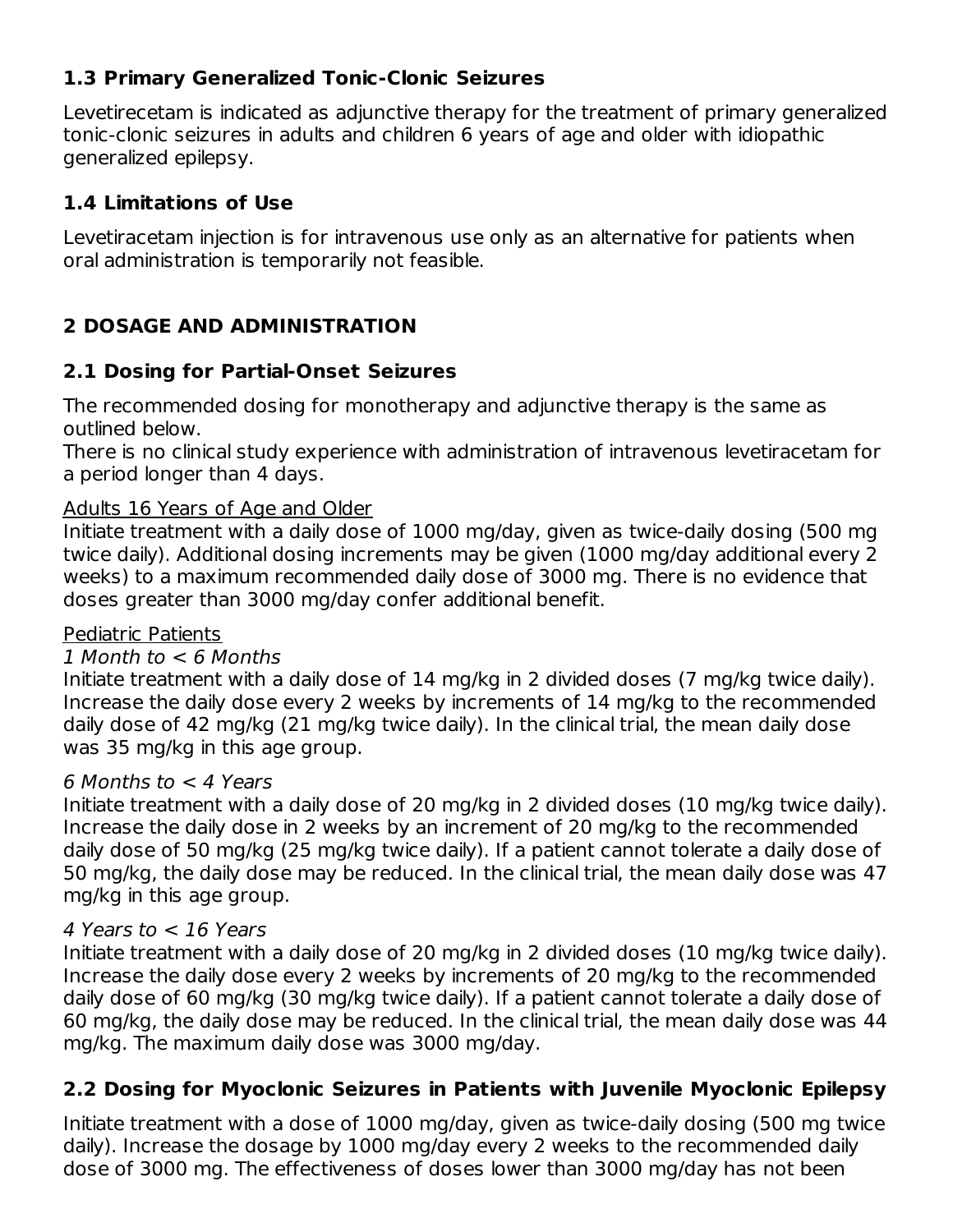studied.

## **2.3 Dosing for Primary Generalized Tonic-Clonic Seizures**

### Adults 16 Years of Age and Older

Initiate treatment with a dose of 1000 mg/day, given as twice-daily dosing (500 mg twice daily). Increase dosage by 1000 mg/day every 2 weeks to the recommended daily dose of 3000 mg. The effectiveness of doses lower than 3000 mg/day has not been adequately studied.

### Pediatric Patients 6 to <16 Years of Age

Initiate treatment with a daily dose of 20 mg/kg in 2 divided doses (10 mg/kg twice daily). Increase the daily dose every 2 weeks by increments of 20 mg/kg (10 mg/kg twice daily) to the recommended daily dose of 60 mg/kg (30 mg/kg twice daily). The effectiveness of doses lower than 60 mg/kg/day has not been adequately studied.

## **2.4 Switching from Oral Dosing**

When switching from oral levetiracetam, the initial total daily intravenous dosage of levetiracetam should be equivalent to the total daily dosage and frequency of oral levetiracetam.

## **2.5 Switching to Oral Dosing**

At the end of the intravenous treatment period, the patient may be switched to Levetiracetam oral administration at the equivalent daily dosage and frequency of the intravenous administration.

## **2.6 Preparation and Administration Instructions**

Levetiracetam injection is for intravenous use only and should be diluted in 100 mL of a compatible diluent prior to administration. If a smaller volume is required (e.g. pediatric patients), the amount of diluent should be calculated to not exceed a maximum levetiracetam concentration of 15 mg per mL of diluted solution.Consideration should also be given to the total daily fluid intake of the patient. Levetiracetam injection should be administered as a 15-minute IV infusion. One vial of levetiracetam injection contains 500 mg levetiracetam (500 mg/5 mL).

Levetiracetam injection may be mixed with the following diluents and antiepileptic drugs and may be stored in polyvinyl chloride (PVC) bags. The diluted solution should not be stored for more than 4 hours at controlled room temperature [15 to 30°C (59 to 86°F)].

Diluents:

Sodium chloride (0.9%) injection, USP Lactated Ringer's injection Dextrose 5% injection, USP

Other Antiepileptic Drugs: Lorazepam Diazepam Valproate sodium

There are no data to support the physical compatibility of Levetiracetam injection with antiepileptic drugs that are not listed above.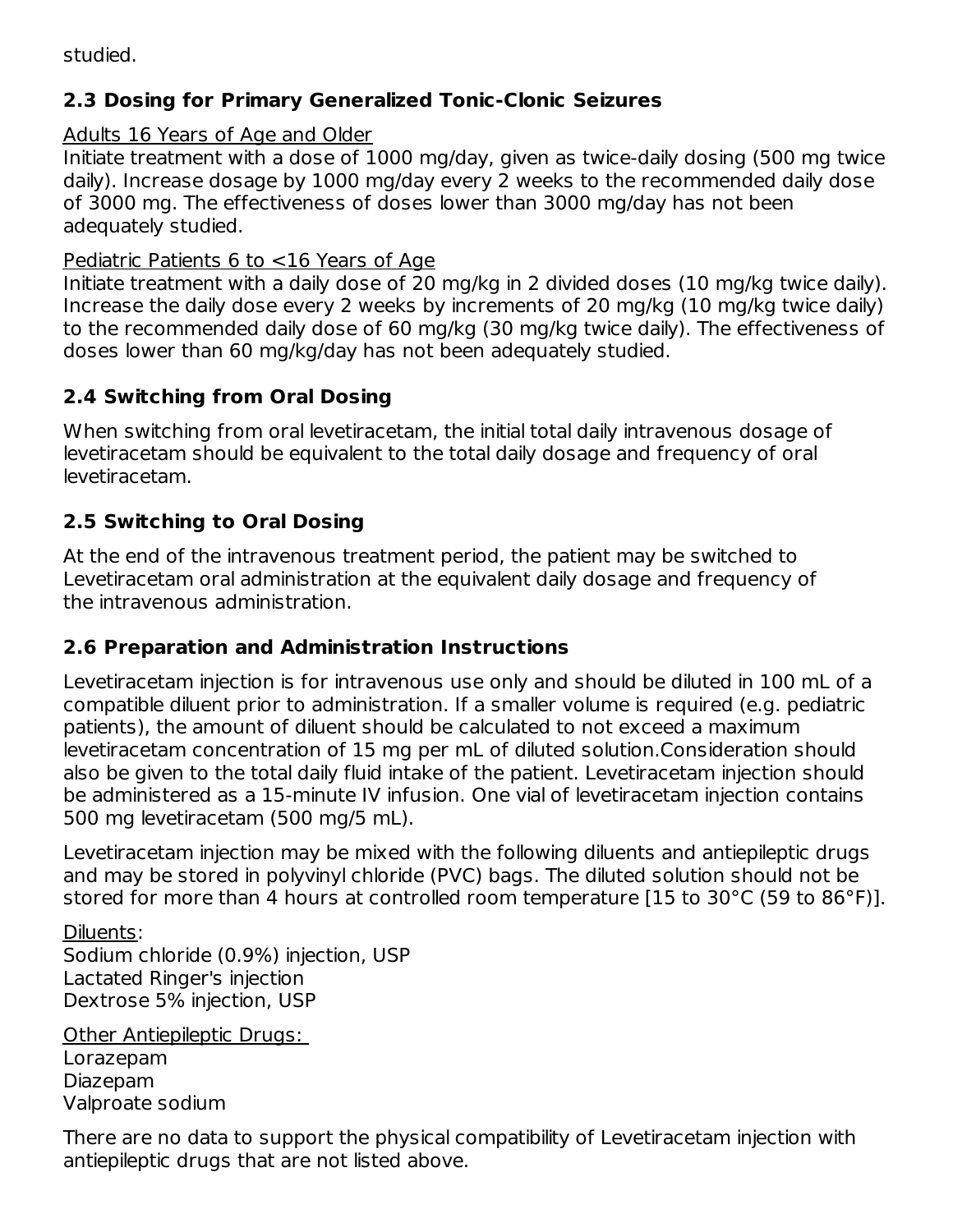Parenteral drug products should be inspected visually for particulate matter and discoloration prior to administration whenever solution and container permit. Product with particulate matter or discoloration should not be used.

Any unused portion of the levetiracetam injection vial contents should be discarded.

### Adults

See Table 1 for the recommended preparation and administration of levetiracetam injection for adults to achieve a dose of 500 mg, 1000 mg, or 1500 mg.

# **Table 1: Preparation And Administration Of Levetiracetam Injection for Adults**

| Dose | Withdraw Volume                                                        | Volume of Diluent Infusion Time |            |
|------|------------------------------------------------------------------------|---------------------------------|------------|
|      | $ 500 \text{ mg}  5 \text{ mL} (5 \text{ mL} \text{ vial})$            | $100$ mL                        | 15 minutes |
|      | $ 1000 \text{ mg} 10 \text{ mL}$ (two 5 mL vials) $ 100 \text{ mL} $   |                                 | 15 minutes |
|      | $ 1500 \text{ mg} 15 \text{ mL}$ (three 5 mL vials) $ 100 \text{ mL} $ |                                 | 15 minutes |

For example, to prepare a 1000 mg dose, dilute 10 mL of levetiracetam injection in 100 mL of a compatible diluent and administer intravenously as a 15-minute infusion.

Pediatric Patients

When using levetiracetam injection for pediatric patients, dosing is weight-based (mg per kg).

The following calculation should be used to determine the appropriate daily dose of levetiracetam injection for pediatric patients:

Daily dose (mg/kg/day) x patient weight (kg) Total daily dose (mL/day)  $=$ 

 $100$  mg/mL

## **2.7 Dosage Adjustments in Adult Patients with Renal Impairment**

Levetiracetam dosing must be individualized according to the patient's renal function status. Recommended dosage adjustments for adults with renal impairment are shown in Table 2. Information is unavailable for dosage adjustments in pediatric patients with renal impairment. In order to calculate the dose recommended for adult patients with renal impairment, creatinine clearance adjusted for body surface area must be calculated. To do this an estimate of the patient's creatinine clearance (CLcr) in mL/min must first be calculated using the following formula:

 $[140$ -age (years)] x weight (kg)  $------$  ( $\times$  0.85 for female patients)  $CLcr =$ 72 x serum creatinine (mg/dL)

Then CLcr is adjusted for body surface area (BSA) as follows: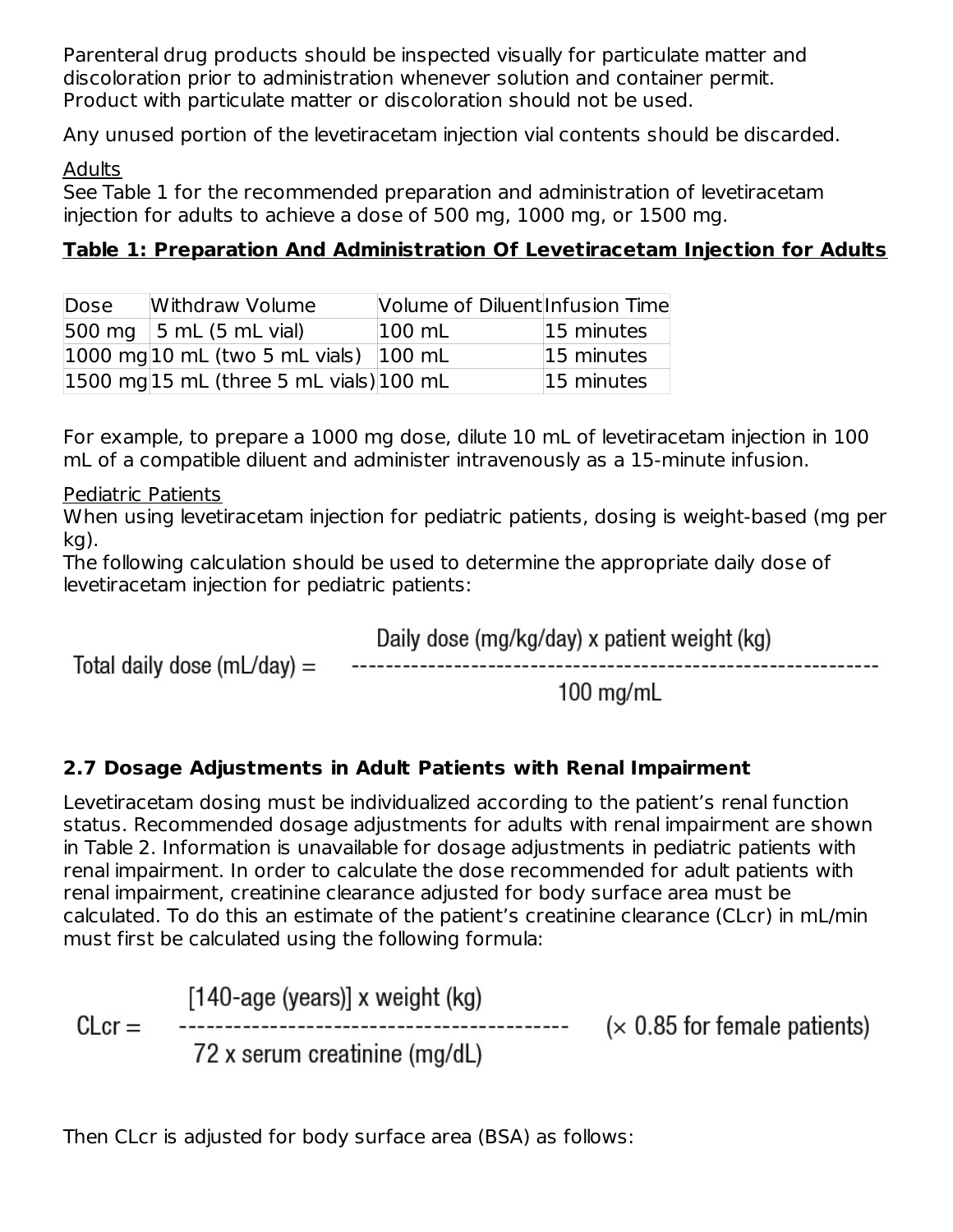$CLcr$  (mL/min/1.73m<sup>2</sup>) =

 $CLcr$  (m $L/min$ )

BSA subject  $(m^2)$ 

 $x 1.73$ 

------------

**Table 2: Dosage Adjustment Regimen for Adult Patients with Renal Impairment**

| Group                                                                    | <b>Creatinine Clearance</b><br>(mL/min/1.73m <sup>2</sup> ) | Dosage $(mq)$             | Frequency    |
|--------------------------------------------------------------------------|-------------------------------------------------------------|---------------------------|--------------|
| <b>Normal</b>                                                            | > 80                                                        | 500 to 1,500              | Every 12 $h$ |
| Mild                                                                     | 50 to 80                                                    | 500 to 1,000              | Every 12 $h$ |
| Moderate                                                                 | 30 to 50                                                    | 250 to 750                | Every 12 $h$ |
| Severe                                                                   | < 30                                                        | 250 to 500                | Every 12 h   |
| <b>ESRD patients using dialysis</b>                                      |                                                             | 500 to 1,000* Every 24 h* |              |
| $*$ Following dialysis, a 250 to 500 mg supplemental dose is recommended |                                                             |                           |              |

### **2.8 Discontinuation of Levetiracetam**

Avoid abrupt withdrawal from Levetiracetam in order to reduce the risk of increased seizure frequency and status epilepticus [see Warnings and Precautions (5.6)].

### **3 DOSAGE FORMS AND STRENGTHS**

One vial of Levetiracetam injection contains 500 mg levetiracetam (500 mg/5 mL) as a clear, colorless solution.

### **4 CONTRAINDICATIONS**

Levetiracetam Injection is contraindicted in patients with a hypersensitivity to levetiracetam. Reactions have included anaphylaxis and angioedema. [see Warnings and Precautions (5.3)].

### **5 WARNINGS AND PRECAUTIONS**

### **5.1 Behavioral Abnormalities and Psychotic Symptoms**

Levetiracetam may cause behavioral abnormalities and psychotic symptoms. Patients treated with Levetiracetam should be monitored for psychiatric signs and symptoms.

#### Behavioral abnormalities

In clinical studies using an oral formulation of levetiracetam, 13% of adult levetiracetamtreated patients and 38% of pediatric levetiracetam-treated patients (4 to 16 years of age), compared to 6% and 19% of adult and pediatric placebo-treated patients,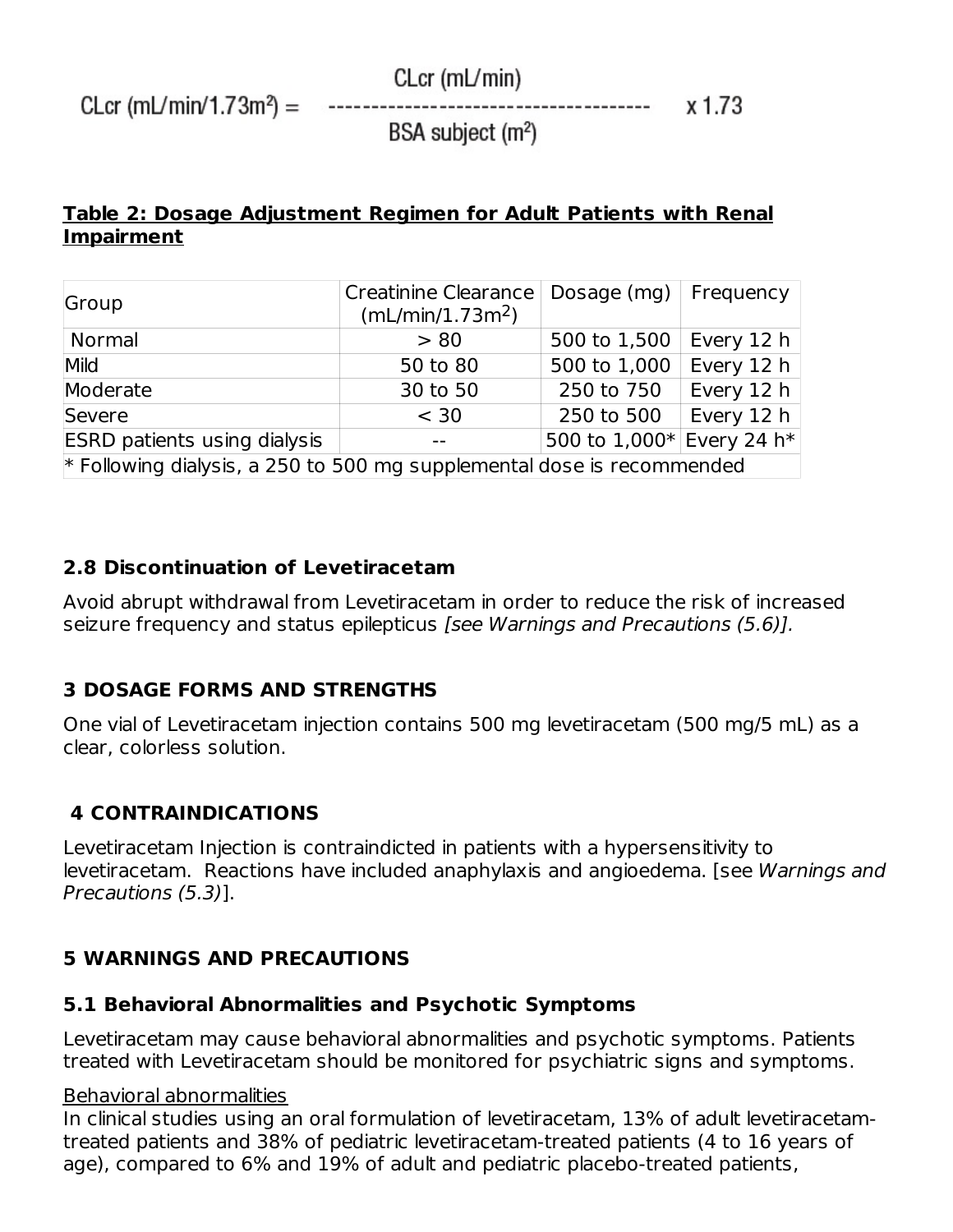experienced non-psychotic behavioral symptoms (reported as aggression, agitation, anger, anxiety, apathy, depersonalization, depression, emotional lability, hostility, hyperkinesias, irritability, nervousness, neurosis, and personality disorder).

A randomized, double-blind, placebo-controlled study was performed to assess the neurocognitive and behavioral effects of an oral formulation of levetiracetam as adjunctive therapy in pediatric patients (4 to 16 years of age). The results from an exploratory analysis indicated a worsening in levetiracetam-treated patients on aggressive behavior (one of eight behavior dimensions), as measured in a standardized and systematic way using a validated instrument, the Achenbach Child Behavior Checklist (CBCL/6-18).

In clinical studies in pediatric patients 1 month to  $<$  4 years of age, irritability was reported in 12% of the levetiracetam-treated patients compared to 0% of placebotreated patients.

In clinical studies, 1.7% of adult levetiracetam-treated patients discontinued treatment due to behavioral adverse reactions, compared to 0.2% of placebo-treated patients. The treatment dose was reduced in 0.8% of adult levetiracetam-treated patients and in 0.5% of placebo-treated patients. Overall, 11% of levetiracetam-treated pediatric patients experienced behavioral symptoms associated with discontinuation or dose reduction, compared to 6% of placebo-treated patients.

#### Psychotic symptoms

In clinical studies using an oral formulation of levetiracetam, 1% of levetiracetam-treated adult patients, 2% of levetiracetam-treated pediatric patients 4 to 16 years of age, and 17% of levetiracetam-treated pediatric patients 1 month to < 4 years of age experienced psychotic symptoms, compared to 0.2%, 2%, and 5% in the corresponding age groups treated with placebo. In a controlled study that assessed the neurocognitive and behavioral effects of an oral formulation of levetiracetam in pediatric patients 4 to 16 years of age, 1.6% of levetiracetam-treated patients experienced paranoia, compared to 0% of placebo-treated patients. In the same study, 3.1% of levetiracetam-treated patients experienced confusional state, compared to 0% of placebo-treated patients [see Use in Specific Populations (8.4)].

In clinical studies, two (0.3%) levetiracetam-treated adult patients were hospitalized, and their treatment was discontinued due to psychosis. Both events, reported as psychosis, developed within the first week of treatment and resolved within 1 to 2 weeks following treatment discontinuation. There was no difference between drug- and placebo-treated patients in the incidence of the pediatric patients who discontinued treatment due to psychotic and non-psychotic adverse reactions.

### **5.2 Somnolence and Fatigue**

Levetiracetam may cause somnolence and fatigue. Patients should be monitored for somnolence and fatigue, and be advised not to drive or operate machinery until they have gained sufficient experience on levetiracetam to gauge whether it adversely affects their ability to drive or operate machinery.

### Somnolence

In controlled clinical studies using an oral formulation of levetiracetam in adult patients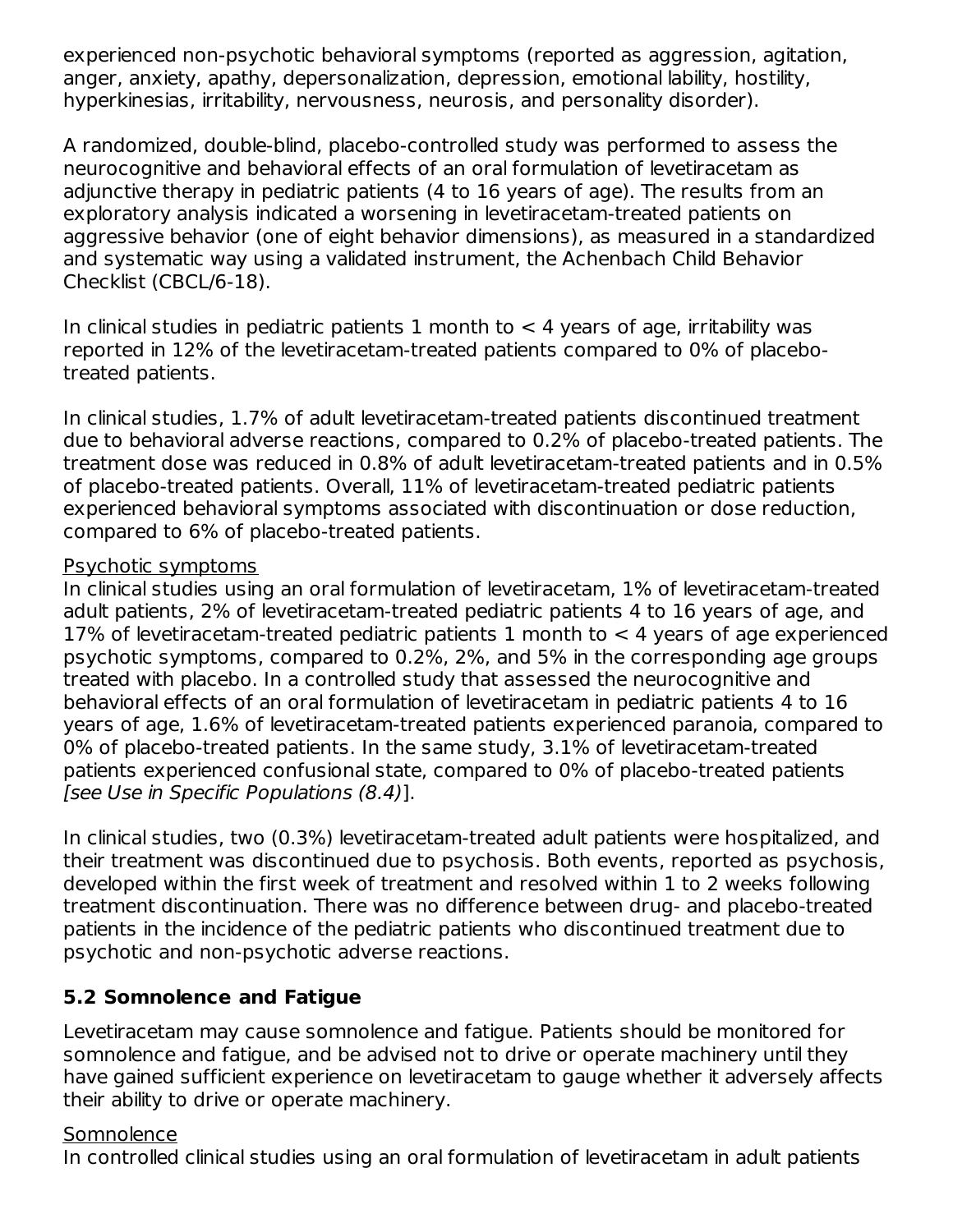with partial-onset seizures, 15% of levetiracetam-treated patients reported somnolence, compared to 8% of placebo-treated patients. There was no clear dose response up to 3000 mg/day. In a study in which there was no titration, about 45% of patients receiving levetiracetam 4000 mg/day reported somnolence. The somnolence was considered serious in 0.3% of levetiracetam-treated patients, compared to 0% in the placebo group. About 3% of levetiracetam-treated patients discontinued treatment due to somnolence, compared to 0.7% of placebo-treated patients. In 1.4% of levetiracetam-treated patients and 0.9% of placebo-treated patients, the dose was reduced, while 0.3% of the levetiracetam-treated patients were hospitalized due to somnolence.

### Asthenia

In controlled clinical studies using an oral formulation of levetiracetam in adult patients with partial-onset seizures, 15% of levetiracetam-treated patients reported asthenia, compared to 9% of placebo-treated patients. Treatment was discontinued due to asthenia in 0.8% of levetiracetam-treated patients as compared to 0.5% of placebotreated patients. In 0.5% of levetiracetam-treated patients and in 0.2% of placebotreated patients, the dose was reduced due to asthenia. Somnolence and asthenia occurred most frequently within the first 4 weeks of treatment. In general, the incidences of somnolence and fatigue in the pediatric partial-onset seizure studies, and in pediatric and adult myoclonic and primary generalized tonic-clonic studies were comparable to those of the adult partial-onset seizure studies.

## **5.3 Anaphylaxis and Angioedema**

Levetiracetam can cause anaphylaxis or angioedema after the first dose or at any time during treatment. Signs and symptoms in cases reported in the postmarketing setting have included hypotension, hives, rash, respiratory distress, and swelling to the face, lip, mouth, eye, tongue, throat, and feet. In some reported cases, reactions were lifethreatening and required emergency treatment. If a patient develops signs or symptoms of anaphylaxis or angioedema, Levetiracetam should be discontinued and the patient should seek immediate medical attention. Levetiracetam should be discontinued permanently if a clear alternative etiology for the reaction cannot be established [see Contraindications (4)].

### **5.4 Serious Dermatological Reactions**

Serious dermatological reactions, including Stevens-Johnson syndrome (SJS) and toxic epidermal necrolysis (TEN), have been reported in both pediatric and adult patients treated with levetiracetam. The median time of onset is reported to be 14 to 17 days, but cases have been reported at least four months after initiation of treatment. Recurrence of the serious skin reactions following rechallenge with levetiracetam has also been reported. Levetiracetam should be discontinued at thefirst sign of a rash, unless the rash is clearly not drug-related. If signs or symptoms suggest SJS/TEN, use of this drug should not be resumed and alternative therapy should be considered.

### **5.5 Coordination Difficulties**

Levetiracetam may cause coordination difficulties.

In controlled clinical studies using an oral formulation of levetiracetam in adult patients with partial onset seizures, 3.4% of levetiracetam-treated patients experienced coordination difficulties, (reported as ataxia, abnormal gait, or incoordination) compared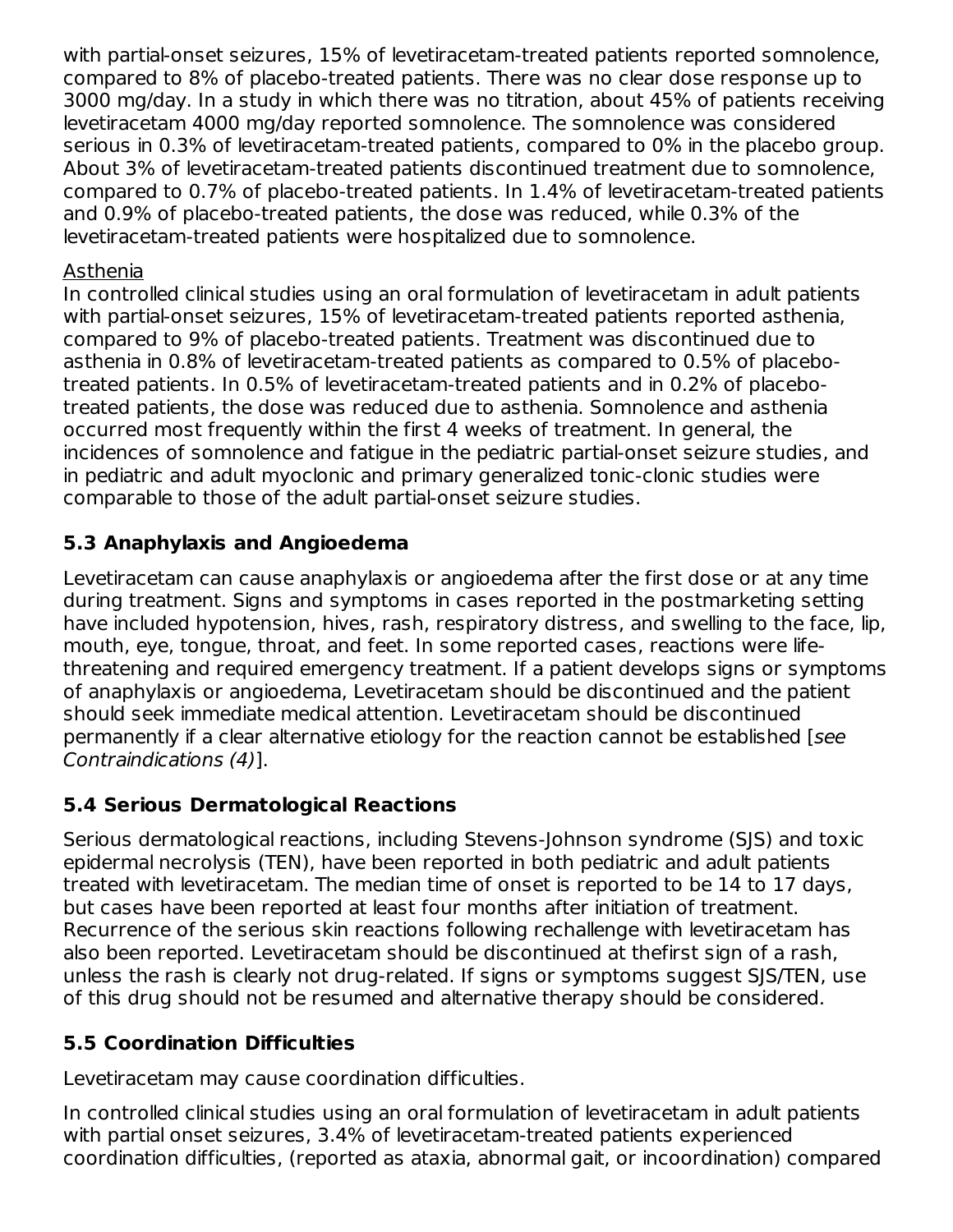to 1.6% of placebo-treated patients. A total of 0.4% of patients in controlled clinical studies discontinued levetiracetam treatment due to ataxia, compared to 0% of placebotreated patients. In 0.7% of levetiracetam-treated patients and in 0.2% of placebotreated patients, the dose was reduced due to coordination difficulties, while one of the treated patients was hospitalized due to worsening of pre-existing ataxia. These events occurred most frequently within the first 4 weeks of treatment.

Patients should be monitored for signs and symptoms of coordination difficulties and advised not to drive or operate machinery until they have gained sufficient experience on levetiracetam to gauge whether it could adversely affect their ability to drive or operate machinery.

### **5.6 Withdrawal Seizures**

As with most antiepileptic drugs, levetiracetam should generally be withdrawn gradually because of the risk of increased seizure frequency and status epilepticus. But if withdrawal is needed because of a serious adverse reaction, rapid discontinuation can be considered.

### **5.7 Hematologic Abnormalities**

Levetiracetam can cause hematologic abnormalities. Hematologic abnormalities occurred in clinical trials and included decreases in white blood cell (WBC), neutrophil, and red blood cells counts (RBC); decreases in hemoglobin and hematocrit; and increases in eosinophil counts. Cases of agranulocytosis, pancytopenia, and thrombocytopenia have been reported in the postmarketing setting. A complete blood count is recommended in patients experiencing significant weakness, pyrexia, recurrent infections, or coagulation disorders.

### Partial-Onset Seizures

### **Adults**

In controlled clinical studies using an oral formulation of levetiracetam in adult patients with partial-onset seizures, minor but statistically significant decreases compared to placebo in total mean RBC (0.03  $\times$ 106/mm3), mean hemoglobin (0.09 g/dL), and mean hematocrit (0.38%), were seen in levetiracetam-treated patients.

A total of 3.2% of levetiracetam-treated and 1.8% of placebo-treated patients had at least one possibly significant ( $\leq$ 2.8  $\times$  109/L) decreased WBC, and 2.4% of levetiracetam-treated and 1.4% of placebo-treated patients had at least one possibly significant ( $\leq$ 1.0  $\times$  109/L) decreased neutrophil count. Of the levetiracetamtreated patients with a low neutrophil count, all but one rose towards or to baseline with continued treatment. No patient was discontinued secondary to low neutrophil counts

### Pediatric Patients 4 Years to < 16 Years

In a controlled study in pediatric patients age 4 years to <16 years, statistically significant decreases in WBC and neutrophil counts were seen in levetiracetamtreated patients, as compared to placebo. The mean decreases from baseline in the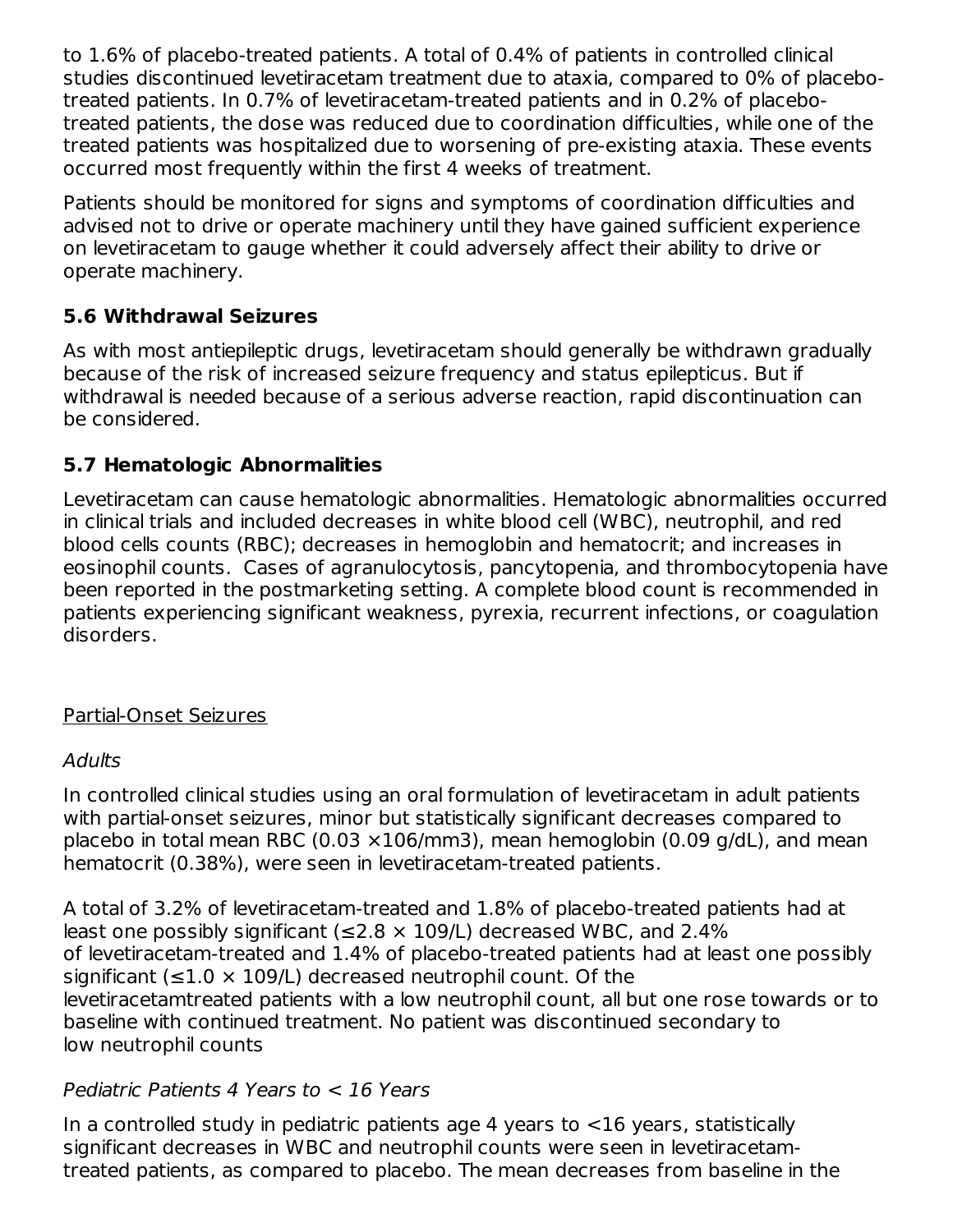levetiracetam-treated group were -0.4  $\times$  109/L and -0.3  $\times$  109/L, respectively, whereas there were small increases in the placebo group. Mean relative lymphocyte counts increased by 1.7% in levetiracetam-treated patients, compared to a decrease of 4% in placebo-treated patients (statistically significant). More levetiracetam-treated patients had a possibly clinically significant abnormally low WBC value (3% of levetiracetamtreated patients versus 0% of placebo-treated patients); however, there was no apparent difference between treatment groups with respect to neutrophil count (5% on levetiracetam versus 4.2% on placebo). No patient was discontinued because of low WBC or neutrophil count.

In a randomized, double-blind, placebo-controlled study to assess the neurocognitive and behavioral effects of an oral formulation of levetiracetam as adjunctive therapy in pediatric patients (4 to 16 years of age), five patients (8.6%) in the levetiracetam-treated group and two patients (6.1%) in the placebo-treated group had high eosinophil count values that were possibly clinically significant ( $\geq$ 10% or  $\geq$ 0.7×109/L).

## **5.8 Increase in Blood Pressure**

In a randomized, placebo-controlled study in patients 1 month to  $\leq 4$  years of age using an oral formulation of levetiracetam, a significantly higher risk of increased diastolic blood pressure was observed in the levetiracetam-treated patients (17%), compared to placebo-treated patients (2%). There was no overall difference in mean diastolic blood pressure between the treatment groups. This disparity between the levetiracetam and placebo treatment groups was not observed in the studies of older children or in adults.

Monitor patients 1 month to  $<$  4 years of age for increases in diastolic blood pressure.

## **5.9 Seizure Control During Pregnancy**

Physiological changes may gradually decrease plasma levels of levetiracetam throughout pregnancy. This decrease is more pronounced during the third trimester. It is recommended that patients be monitored carefully during pregnancy. Close monitoring should continue through the postpartum period especially if the dose was changed during pregnancy.

# **6 ADVERSE REACTIONS**

The following adverse reactions are discussed in more details in other sections of labeling:

- Behavioral Abnormalities and Psychotic Symptoms [see Warnings and Precautions (5.1)]
- Somnolence and Fatigue *[see Warnings and Precautions (5.2)]*
- Anaphylaxis and Angioedema [see Warnings and Precautions (5.3)]
- Serious Dermatological Reactions [see Warnings and Precautions (5.4)]
- Coordination Difficulties [see Warnings and Precautions (5.5)]
- Hematologic Abnormalities [see Warnings and Precautions (5.7)]
- Increase in Blood Pressure [see Warnings and Precautions (5.8)]

## **6.1 Clinical Trials Experience**

Because clinical trials are conducted under widely varying conditions, adverse reaction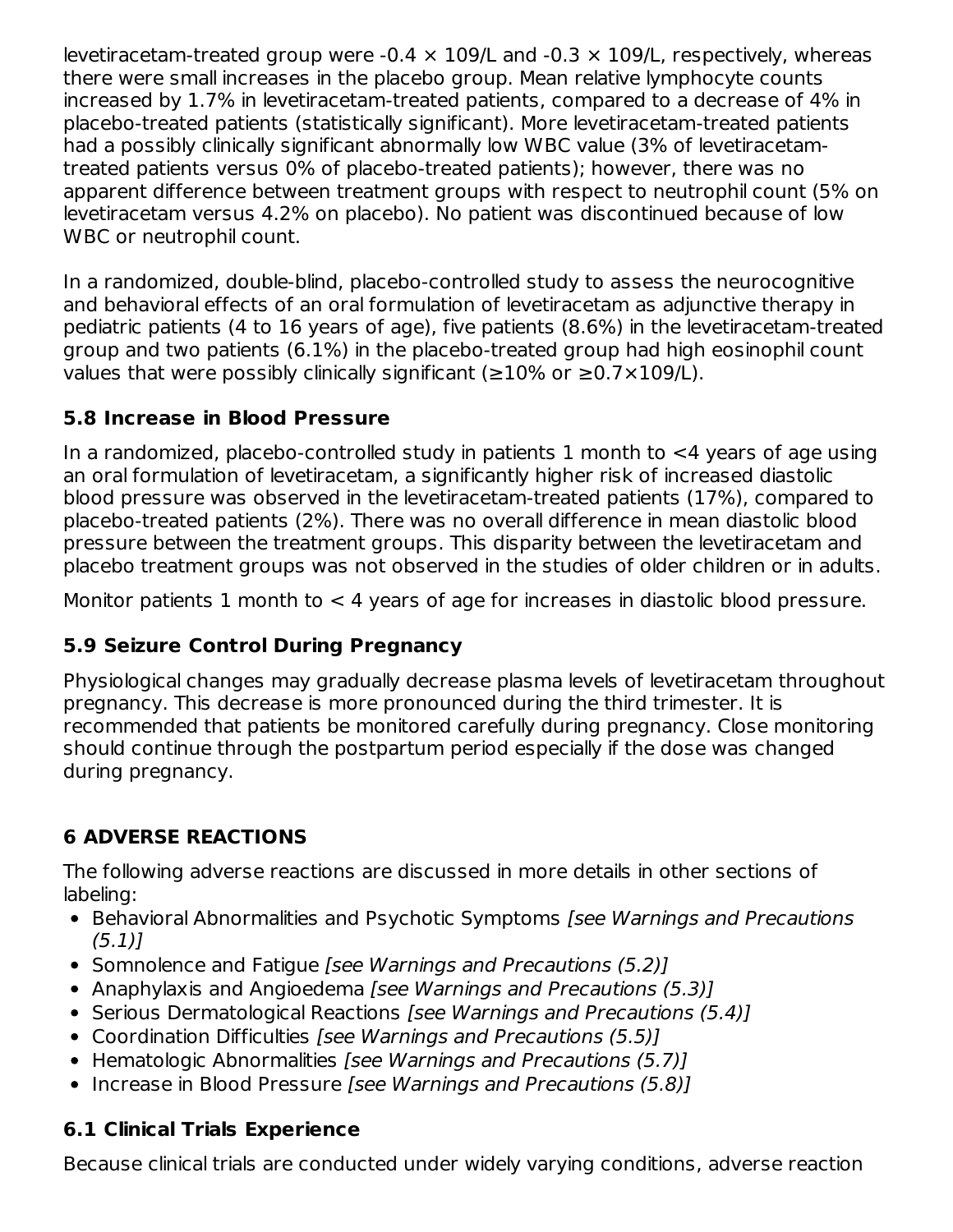rates observed in the clinical trials of a drug cannot be directly compared to rates in the clinical trials of another drug and may not reflect the rates observed in practice.

The adverse reactions that result from levetiracetam injection use include all of those reported for levetiracetam tablets and oral solution.

Equivalent doses of intravenous (IV) levetiracetam and oral levetiracetam result in equivalent C<sub>max</sub>, C<sub>min</sub>, and total systemic exposure to levetiracetam when the IV levetiracetam is administered as a 15-minute infusion.

#### Partial-Onset Seizures

### **Adults**

In controlled clinical studies using levetiracetam tablets in adults with partial-onset seizures *[see Clinical Studies (14.1)]*, the most common adverse reactions in adult patients receiving levetiracetam in combination with other AEDs, for events with rates greater than placebo, were somnolence, asthenia, infection, and dizziness. Of the most common adverse reactions in adults experiencing partial onset seizures, asthenia, somnolence, and dizziness occurred predominantly during the first 4 weeks of treatment with levetiracetam.

Table 3 lists adverse reactions that occurred in at least 1% of adult epilepsy patients receiving levetiracetam tablets in placebo-controlled studies and were numerically more common than in patients treated with placebo. In these studies, either levetiracetam or placebo was added to concurrent AED therapy.

| Table 3: Adverse Reactions* in Pooled Placebo-Controlled, Adjunctive Studies |
|------------------------------------------------------------------------------|
| in Adults Experiencing Partial-Onset Seizures                                |

|                              | Levetiracetam Placebo |                |
|------------------------------|-----------------------|----------------|
|                              | $(N=769)$ %           | $(N=439)$ %    |
| Asthenia                     | 15                    | 9              |
| Somnolence                   | 15                    | 8              |
| Headache                     | 14                    | 13             |
| Infection                    | 13                    | 8              |
| <b>Dizziness</b>             | 9                     | 4              |
| Pain                         | 7                     | 6              |
| Pharyngitis                  | 6                     | 4              |
| Depression                   | 4                     | $\overline{2}$ |
| Nervousness                  | 4                     | 2              |
| <b>Rhinitis</b>              | 4                     | 3              |
| Anorexia                     | 3                     | $\overline{2}$ |
| Ataxia                       | 3                     | 1              |
| Vertigo                      | 3                     | 1              |
| Amnesia                      | 2                     | 1              |
| Anxiety                      | 2                     | 1              |
| Cough Increased <sub>2</sub> |                       | $\mathbf{1}$   |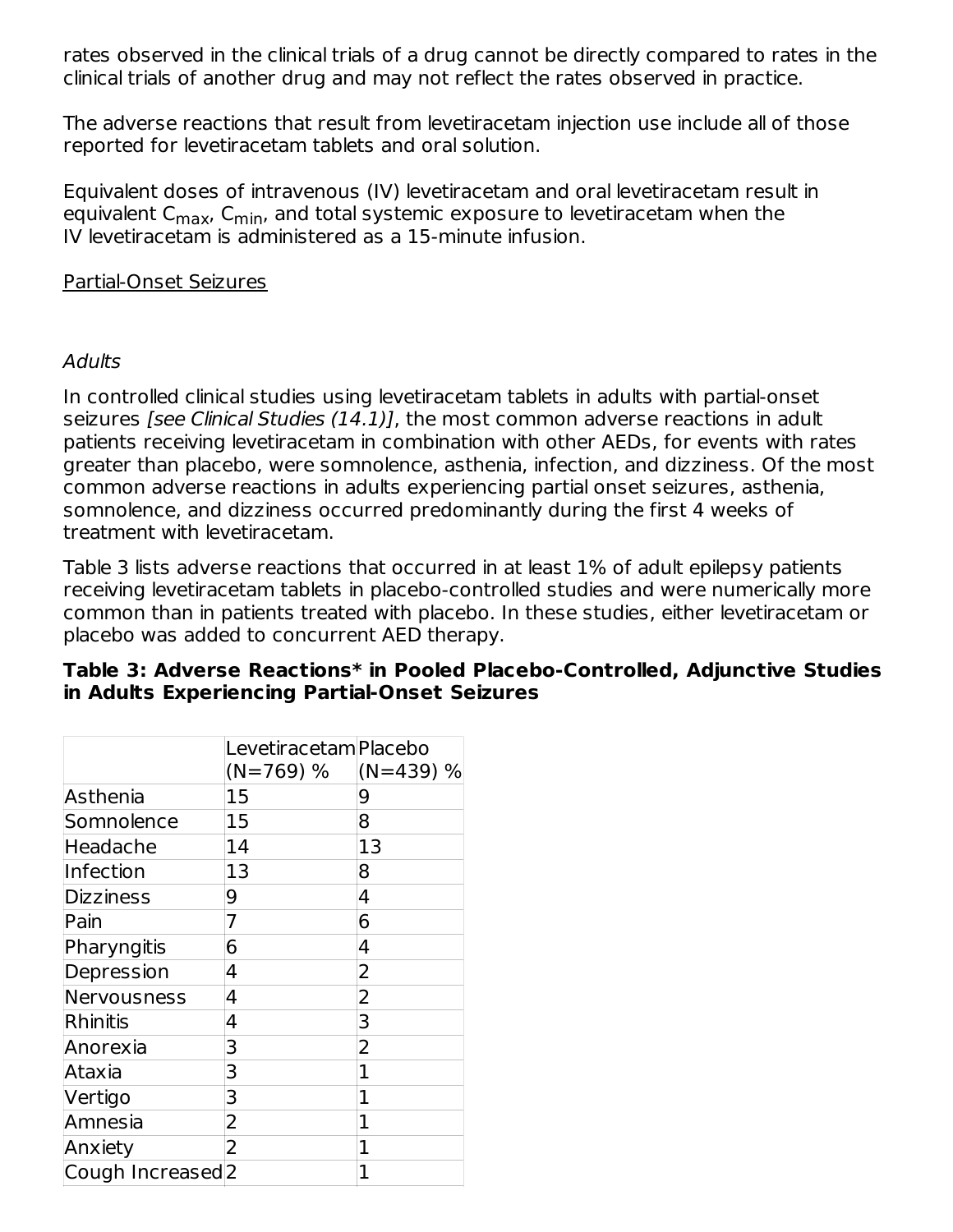| Diplopia                    |  |
|-----------------------------|--|
| <b>Emotional Lability</b> 2 |  |
| Hostility                   |  |
| Paresthesia                 |  |
| Sinusitis                   |  |

\* Adverse reactions occurred in at least 1% of levetiracetam-treated patients and occurred more frequently than placebo-treated patients

In controlled adult clinical studies using levetiracetam tablets, 15% of patients receiving levetiracetam and 12% receiving placebo either discontinued or had a dose reduction as a result of an adverse reaction. Table 4 lists the most common  $(>1%)$  adverse reactions that resulted in discontinuation or dose reduction and that occurred more frequently in levetiracetam-treated patients than in placebo-treated patients.

### **Table 4: Adverse Reactions That Resulted in Discontinuation or Dose Reduction in Pooled Placebo-Controlled Studies in Adults Experiencing Partial-Onset Seizures**

|                  | Adverse Reaction Levetiracetam (N=769) % Placebo (N=439) % |  |
|------------------|------------------------------------------------------------|--|
| Somnolence       |                                                            |  |
| <b>Dizziness</b> |                                                            |  |

### Pediatric Patients 4 Years to < 16 Years

The adverse reaction data presented below was obtained from a pooled analysis of two controlled pediatric clinical studies using an oral formulation in pediatric patients 4 to 16 years of age with partial onset seizures. The most common adverse reactions in pediatric patients receiving levetiracetam in combination with other AEDs, for events with rates greater than placebo, were fatigue, aggression, nasal congestion, decreased appetite, and irritability.

Table 5 lists adverse reactions from the pooled pediatric controlled studies (4 to 16 years of age) that occurred in at least 2% of pediatric levetiracetam-treated patients and were numerically more common than in pediatric patients treated with placebo. In these studies, either levetiracetam or placebo was added to concurrent AED therapy.

#### **Table 5: Adverse Reactions\* in Pooled Placebo-Controlled, Adjuntive Studies in Pediatric Patients Ages 4 to 16 Years Experiencing Partial-Onset Seizures**

| 19 | 15                                        |
|----|-------------------------------------------|
| 15 |                                           |
| 15 |                                           |
| 13 |                                           |
|    |                                           |
|    | Levetiracetam (N=165) % Placebo (N=131) % |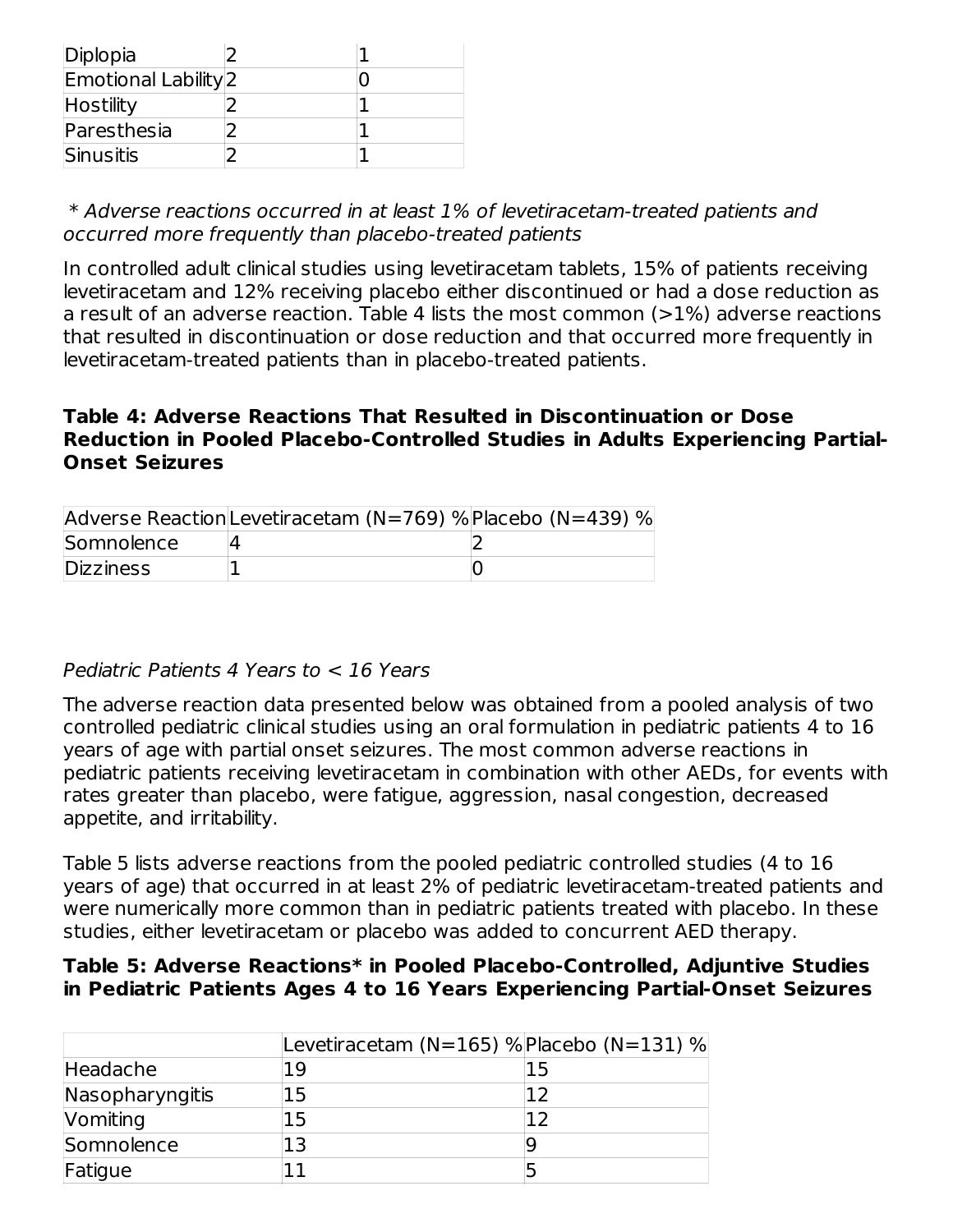| Aggression                          | 10                      | 5              |
|-------------------------------------|-------------------------|----------------|
| <b>Abdominal Pain Upper</b>         | 9                       | 8              |
| Cough                               | 9                       | 5              |
| Nasal Congestion                    | 9                       | $\overline{2}$ |
| <b>Decreased Appetite</b>           | 8                       | $\overline{2}$ |
| <b>Abnormal Behavior</b>            | 7                       | 4              |
| <b>Dizziness</b>                    | 7                       | 5              |
| Irritability                        | 7                       | 1              |
| Pharyngolaryngeal Pain <sup>7</sup> |                         | 4              |
| Diarrhea                            | 6                       | $\overline{2}$ |
| Lethargy                            | 6                       | 5              |
| Insomnia                            | 5                       | 3              |
| Agitation                           | 4                       | 1              |
| Anorexia                            | 4                       | 3              |
| <b>Head Injury</b>                  | 4                       | 0              |
| Constipation                        | 3                       | 1              |
| Contusion                           | 3                       | 1              |
| Depression                          | 3                       | 1              |
| Fall                                | 3                       | 2              |
| Influenza                           | 3                       | 1              |
| <b>Mood Altered</b>                 | 3                       | 1              |
| <b>Affect Lability</b>              | $\overline{2}$          | 1              |
| Anxiety                             | $\overline{2}$          | 1              |
| Arthralgia                          | 2                       | 0              |
| <b>Confusional State</b>            | $\overline{2}$          | 0              |
| Conjunctivitis                      | $\overline{2}$          | 0              |
| Ear Pain                            | 2                       | 1              |
| Gastroenteritis                     | $\overline{2}$          | 0              |
| Joint Sprain                        | $\overline{2}$          | $\overline{1}$ |
| <b>Mood Swings</b>                  | 2                       | 1              |
| <b>Neck Pain</b>                    | $\overline{2}$          | $\overline{1}$ |
| Rhinitis                            | $\overline{\mathbf{c}}$ | 0              |
| Sedation                            | $\overline{2}$          | $\overline{1}$ |

\* Adverse reactions occurred in at least 2% of pediatric levetiracetam-treated patients and occurred more frequently than placebo-treated patients

In the controlled pooled pediatric clinical studies in patients 4-16 years of age, 7% of patients receiving levetiracetam and 9% receiving placebo discontinued as a result of an adverse reaction.

### Pediatric Patients 1 Month to < 4 Years

In the 7-day controlled pediatric clinical study using an oral formulation of levetiracetam in children 1 month to less than 4 years of age with partial onset seizures, the most common adverse reactions in patients receiving levetiracetam in combination with other AEDs, for events with rates greater than placebo, were somnolence and irritability.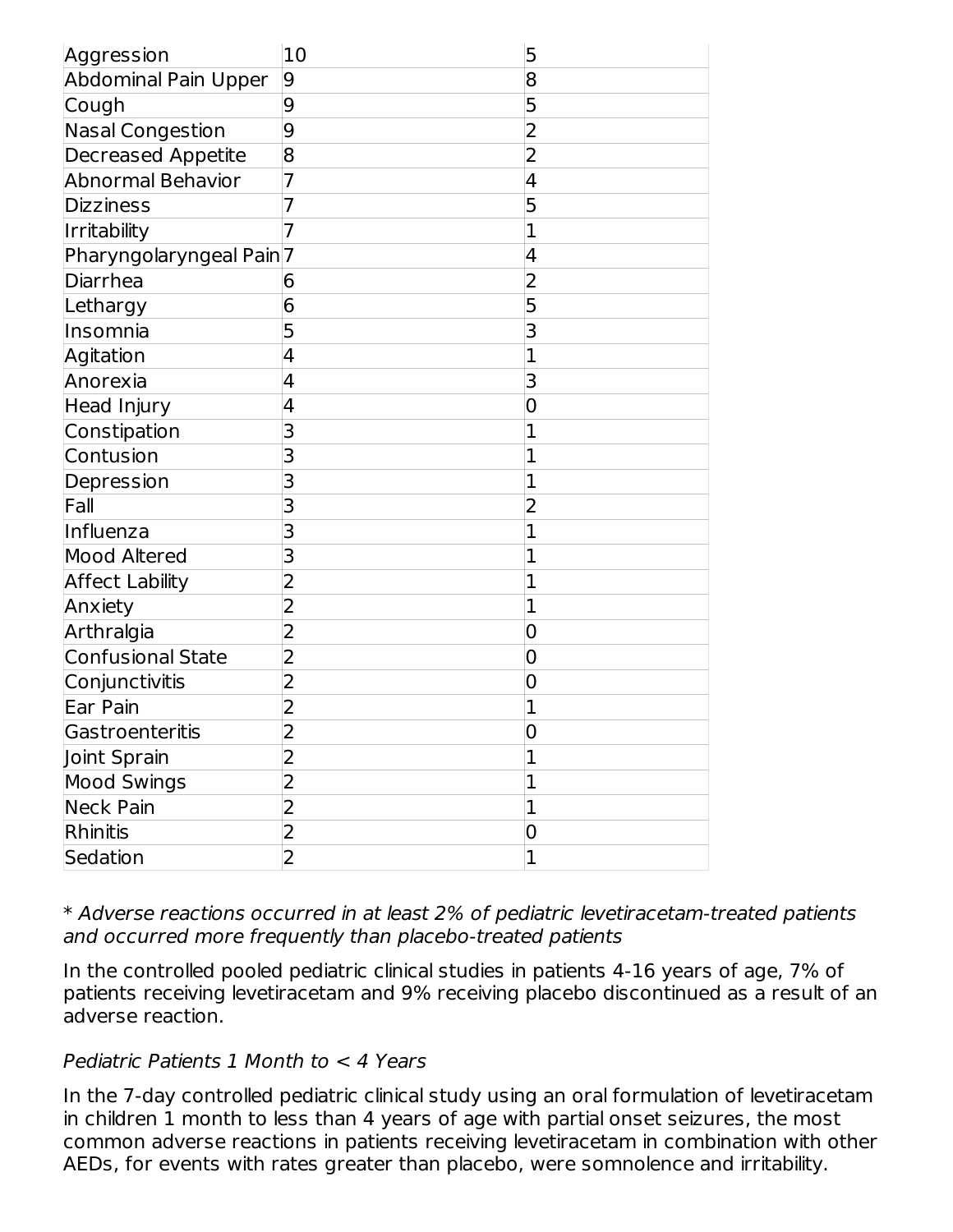Because of the shorter exposure period, incidences of adverse reactions are expected to be lower than in other pediatric studies in older patients.

Therefore, other controlled pediatric data, presented above, should also be considered to apply to this age group.

Table 6 lists adverse reactions that occurred in at least 5% of pediatric epilepsy patients (ages 1 month to < 4 years) treated with levetiracetam in the placebo-controlled study and were numerically more common than in patients treated with placebo. In this study, either levetiracetam or placebo was added to concurrent AED therapy.

#### **Table 6: Adverse Reactions\* in a Placebo-Controlled, Adjunctive Study in Pediatric Patients Ages 1 Month to < 4 Years Experiencing Partial Onset Seizures**

|                          | Levetiracetam (N=60) % $P$ acebo (N=56) % |  |
|--------------------------|-------------------------------------------|--|
| Somnolence <sup>13</sup> |                                           |  |
| <b>Irritability</b>      |                                           |  |

#### \* Adverse reactions occurred in at least 5% of pediatric levetiracetam-treated patients and occurred more frequently than placebo-treated patients

In the 7-day controlled pediatric clinical study in patients 1 month to  $<$  4 years of age, 3% of patients receiving levetiracetam and 2% receiving placebo either discontinued or had a dose reduction as a result of an adverse reaction. There was no adverse reaction that resulted in discontinuation for more than one patient.

### Myoclonic Seizures

Although the pattern of adverse reactions in this study seems somewhat different from that seen in patients with partial-onset seizures, this is likely due to the much smaller number of patients in this study compared to partial seizure studies. The adverse reaction pattern for patients with JME is expected to be essentially the same as for patients with partial seizures.

In the controlled clinical study using levetiracetam tablets in patients with myoclonic seizures, *[see Clinical Studies (14.2)]* the most common adverse reactions in patients receiving levetiracetam in combination with other AEDs, for events with rates greater than placebo, were somnolence, neck pain, and pharyngitis.

Table 7 lists adverse reactions that occurred in at least 5% of juvenile myoclonic epilepsy patients experiencing myoclonic seizures treated with levetiracetam tablets and were numerically more common than in patients treated with placebo. In this study, either levetiracetam or placebo was added to concurrent AED therapy.

### **Table 7: Adverse Reactions\* in a Placebo-Controlled, Adjunctive Study in Patients 12 Years of Age and Older with Myoclonic Seizures**

| Levetiracetam Placebo |            |
|-----------------------|------------|
| $(N=60)$ %            | $(n=60)$ % |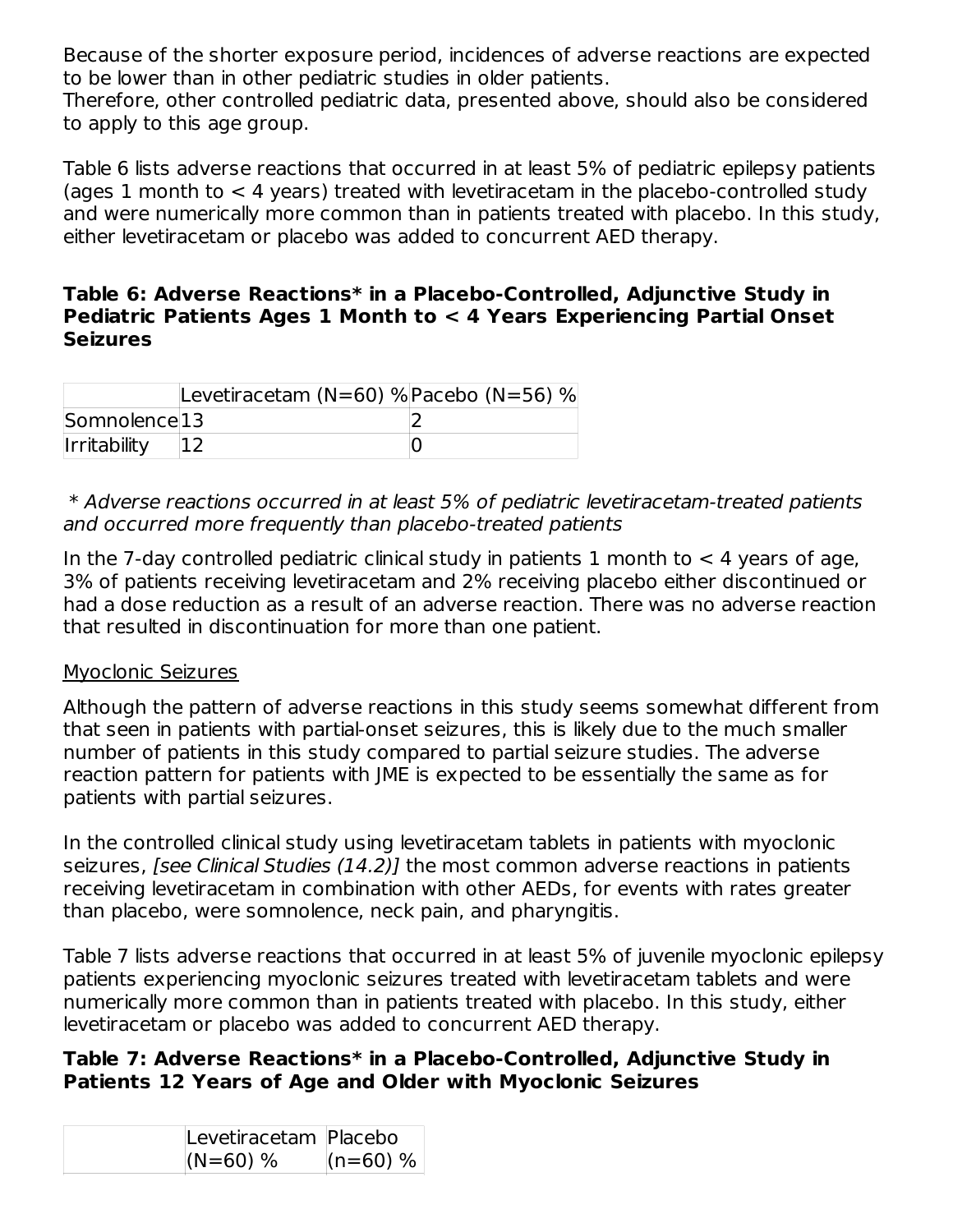| Somnolence 12 |  |
|---------------|--|
| Neck Pain     |  |
| Pharyngitis   |  |
| Depression    |  |
| Influenza     |  |
| Vertigo       |  |

\* Adverse reactions occurred in at least 5% of pediatric levetiracetam-treated patients and occurred more frequently than placebo-treated patients

In the placebo-controlled study using levetiracetam tablets in patients with JME, 8% of patients receiving levetiracetam and 2% receiving placebo either discontinued or had a dose reduction as a result of an adverse reaction. The adverse reactions that led to discontinuation or dose reduction and that occurred more frequently in levetiracetamtreated patients than in placebo-treated patients are presented in Table 8.

### **Table 8: Adverse Reactions that Resulted in Discontinuation or Dose Reduction in Patients with Juvenile Myoclonic Epilepsy**

| Adverse<br>Reaction | Levetiracetam<br>$(N=60)$ % | Placebo<br>$(N=60)$<br>℅ |
|---------------------|-----------------------------|--------------------------|
| Anxiety             | 3                           | 2                        |
| Depressed<br>Mood   | 2                           |                          |
| Depression          | 2                           | O                        |
| Diplopia            | 2                           | 0                        |
| Hypersomnia         | 2                           | 0                        |
| Insomnia            | 2                           | ი                        |
| <b>Irritability</b> | 2                           | O                        |
| Nervousness         | 2                           | O                        |
| Somnolence          | 2                           |                          |

### Primary Generalized Tonic-Clonic Seizures

Although the pattern of adverse reactions in this study seems somewhat different from that seen in patients with partial seizures, this is likely due to the much smaller number of patients in this study compared to partial seizure studies. The adverse reaction pattern for patients with primary generalized tonic-clonic (PGTC) seizures is expected to be essentially the same as for patients with partial seizures.

In the controlled clinical study that included patients 4 years of age and older with PGTC seizures, the most common adverse reaction in patients receiving levetiracetam oral formulation in combination with other AEDs, for events with rates greater than placebo was nasopharyngitis.

Table 9 lists adverse reactions that occurred in at least 5% of idiopathic generalized epilepsy patients experiencing PGTC seizures treated with levetiracetam and were numerically more common than in patients treated with placebo. In this study, either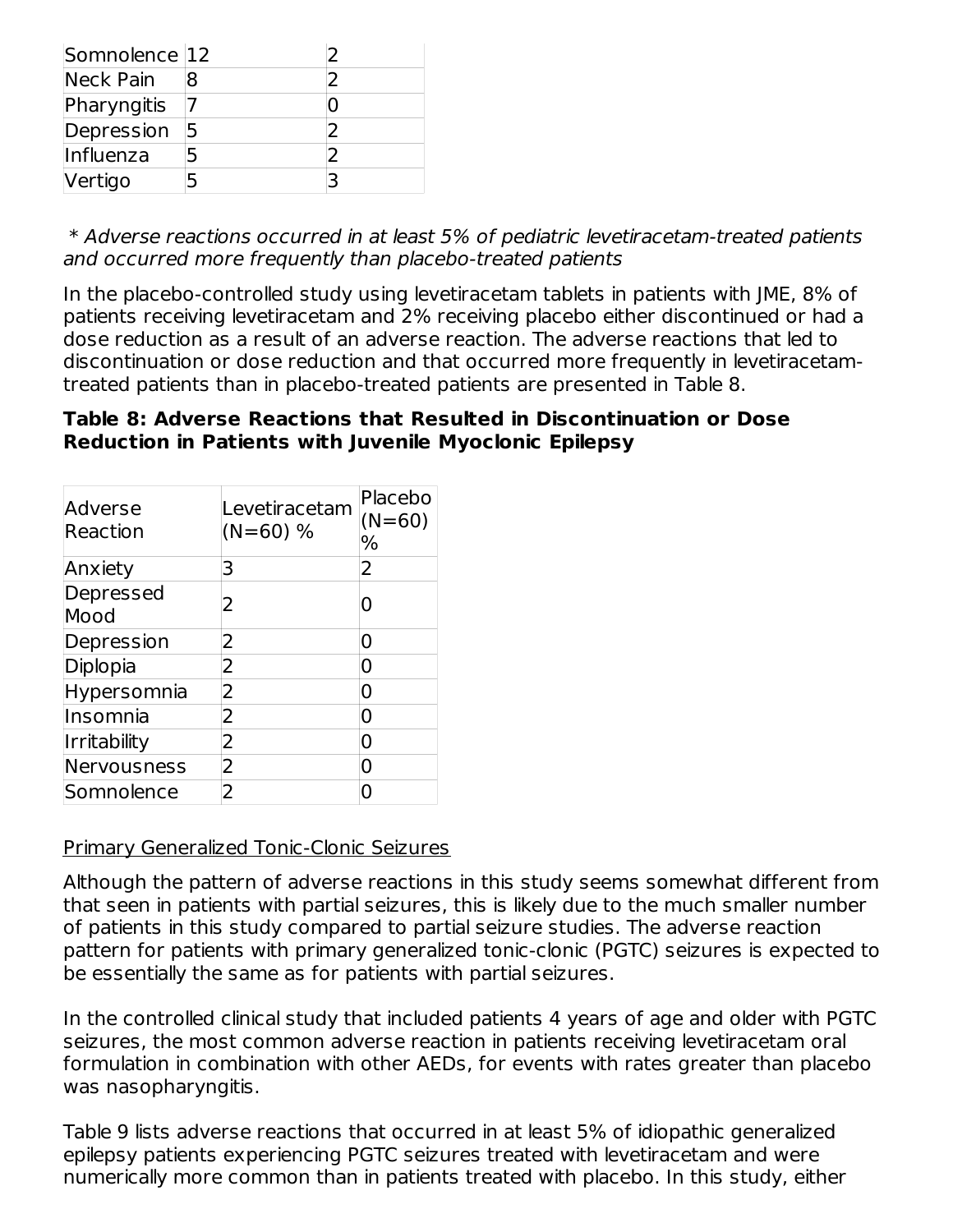levetiracetam or placebo was added to concurrent AED therapy.

#### **Table 9: Adverse Reactions\* in a Placebo-Controlled, Adjunctive Study in Patients 4 Years of Age and Older with PGTC Seizures**

|                          | Levetiracetam<br>$(N=79)$ % | Placebo<br>$(N = 84)$<br>℅ |
|--------------------------|-----------------------------|----------------------------|
| $N$ asopharyngitis $ 14$ |                             | 5                          |
| Fatigue                  | 10                          | 8                          |
| Diarrhea                 | 8                           |                            |
| <b>Irritability</b>      | հ                           |                            |
| <b>Mood Swings</b>       | 5                           |                            |

#### \* Adverse reactions occurred in at least 5% of levetiracetam-treated patients and occurred more frequently than placebo-treated patients

In the placebo-controlled study, 5% of patients receiving levetiracetam and 8% receiving placebo either discontinued or had a dose reduction during the treatment period as a result of an adverse reaction.

This study was too small to adequately characterize the adverse reactions that could be expected to result in discontinuation of treatment in this population. It is expected that the adverse reactions that would lead to discontinuation in this population would be similar to those resulting in discontinuation in other epilepsy trials (see tables 4 and 8).

In addition, the following adverse reactions were seen in other controlled adult studies of levetiracetam: balance disorder, disturbance in attention, eczema, memory impairment, myalgia, and blurred vision.

### Comparison of Gender, Age and Race

The overall adverse reaction profile of levetiracetam was similar between females and males. There are insufficient data to support a statement regarding the distribution of adverse reactions by age and race.

## **6.2 Postmarketing Experience**

The following adverse reactions have been identified during postapproval use of levetiracetam. Because these reactions are reported voluntarily from a population of uncertain size, it is not always possible to reliably estimate their frequency or establish a causal relationship to drug exposure.

The following adverse reactions have been reported in patients receiving levetiracetam worldwide. The listing is alphabetized: abnormal liver function test, acute kidney injury, anaphylaxis, angioedema, agranulocytosis, choreoathetosis, drug reaction with eosinophilia and systemic symptoms (DRESS), dyskinesia, erythema multiforme, hepatic failure, hepatitis, hyponatremia, muscular weakness, pancreatitis, pancytopenia (with bone marrow suppression identified in some of these cases), panic attack, thrombocytopenia, and weight loss. Alopecia has been reported with levetiracetam use;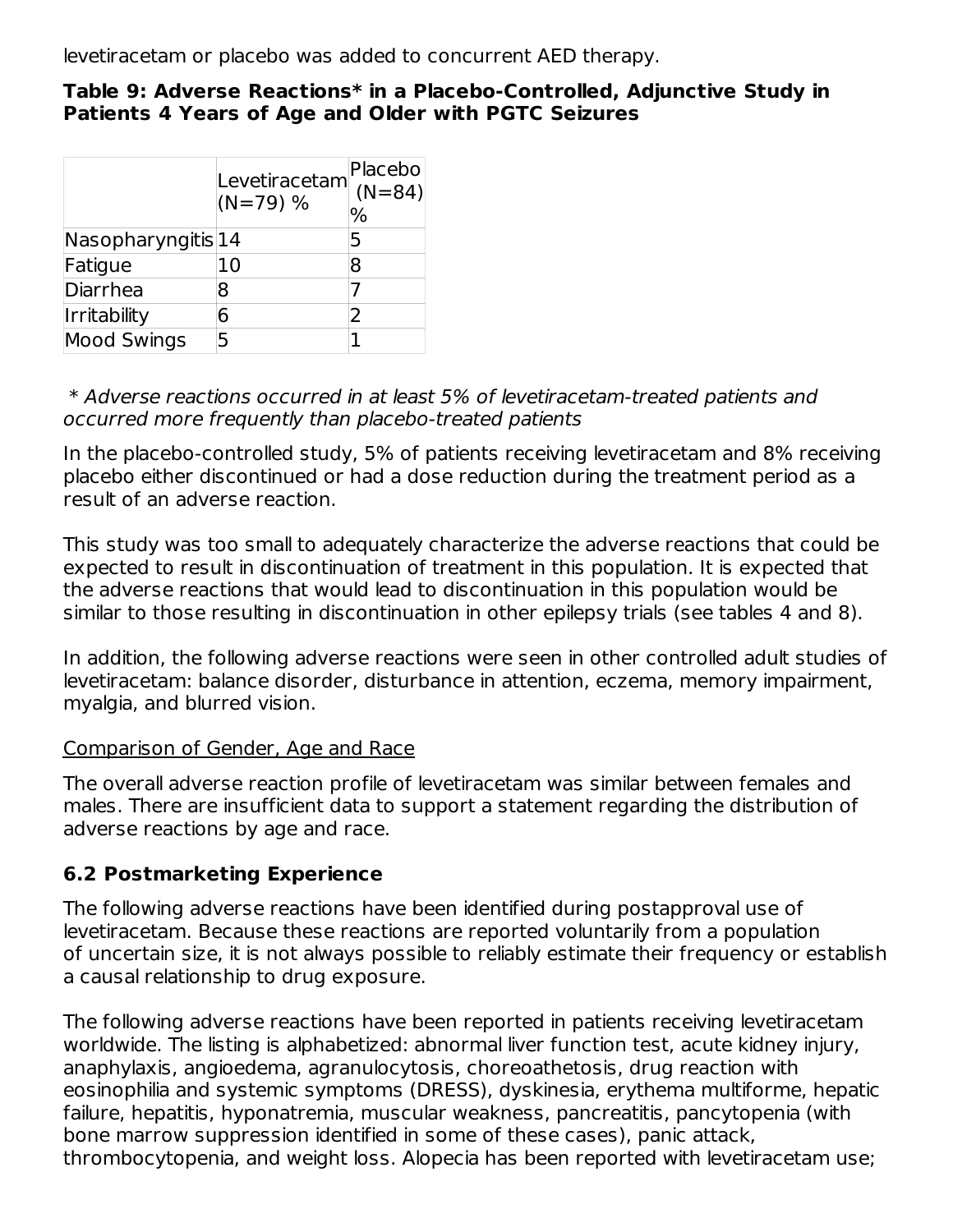recovery was observed in majority of cases where levetiracetam was discontinued.

## **8 USE IN SPECIFIC POPULATIONS**

### **8.1 Pregnancy**

### Pregnancy Exposure Registry

There is a pregnancy exposure registry that monitors pregnancy outcomes in women exposed to antiepileptic drugs (AEDs), including Levetiracetam injection, during pregnancy. Encourage women who are taking Levetiracetam during pregnancy to enroll in the North American Antiepileptic Drug (NAAED) pregnancy registry by calling 1-888- 233-2334 or visiting http://www.aedpregnancyregistry.org/.

#### Risk Summary

Prolonged experience with Levetiracetam in pregnant women has not identified a drugassociated risk of major birth defects or miscarriage, based on published literature, which includes data from pregnancy registries, and reflects experience over two decades [see Human Data]. In animal studies, levetiracetam produced developmental toxicity (increased embryofetal and offspring mortality, increased incidences of fetal structural abnormalities, decreased embryofetal and offspring growth, neurobehavioral alterations in offspring) at doses similar to human therapeutic doses *[see Animal Data]*.

In the U.S. general population, the estimated background risk of major birth defects and miscarriage in clinically recognized pregnancies is 2-4% and 15-20%, respectively. The background risk of major birth defects and miscarriage for the indicated population is unknown.

### Clinical Considerations

Levetiracetam blood levels may decrease during pregnancy (see Warnings and Precautions (5.10)].

Physiological changes during pregnancy may affect levetiracetam concentration. Decrease in levetiracetam plasma concentrations has been observed during pregnancy. This decrease is more pronounced during the third trimester. Dose adjustments may be necessary to maintain clinical response.

### Data

### Human Data

While available studies cannot definitively establish the absence of risk, data from the published literature and pregnancy registries have not established an association with levetiracetam use during pregnancy and major birth defects or miscarriage.

### Animal Data

When levetiracetam (0, 400, 1200, or 3600 mg/kg/day) was administered orally to pregnant rats during the period of organogenesis, reduced fetal weights and increased incidence of fetal skeletal variations were observed at the highest dose tested. There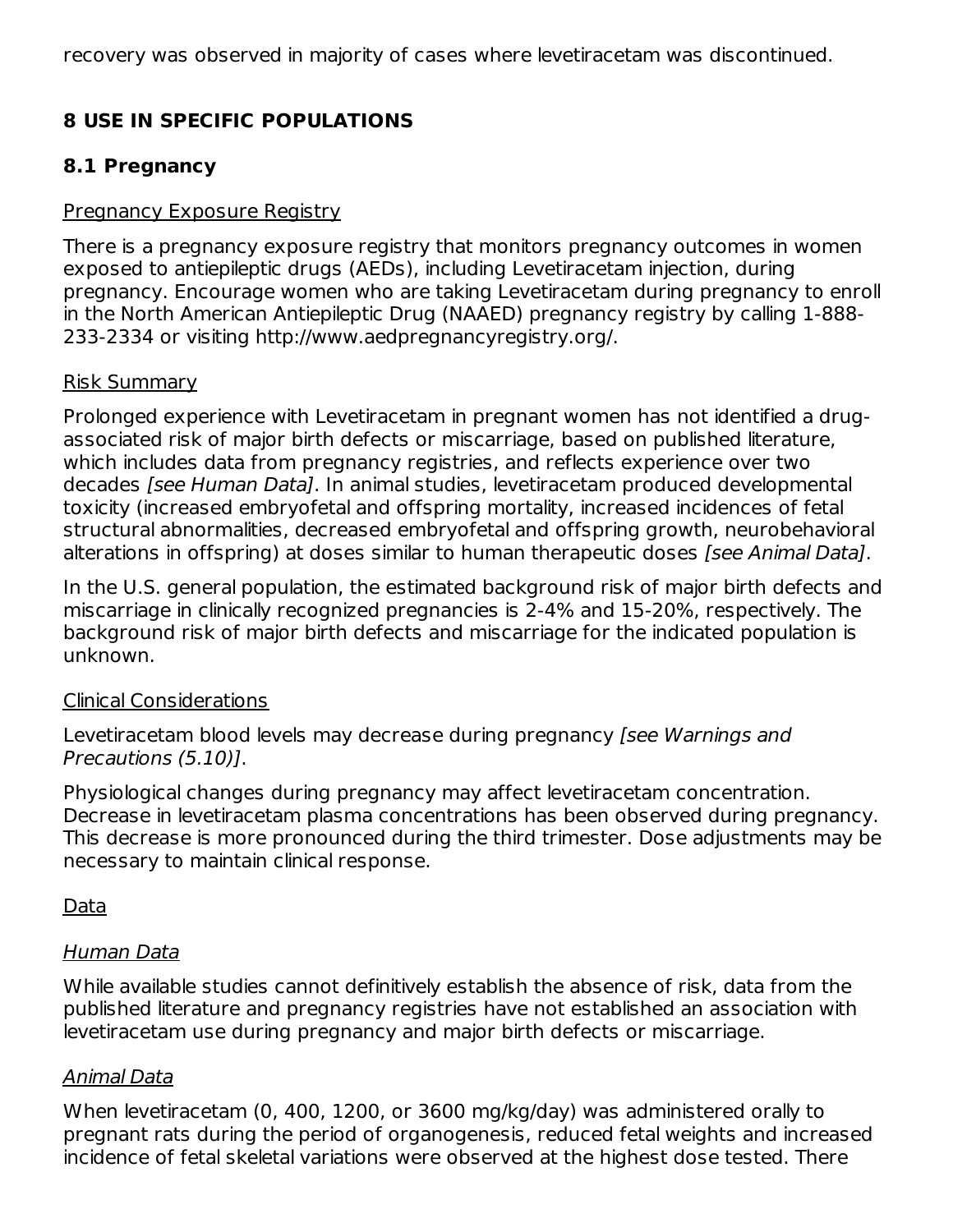was no evidence of maternal toxicity. The no-effect dose for adverse effects on embryofetal developmental in rats (1200 mg/kg/day) is approximately 4 times the maximum recommended human dose (MRHD) of 3000 mg on a body surface area (mg/m2) basis.

Oral administration of levetiracetam (0, 200, 600, or 1800 mg/kg/day) to pregnant rabbits during the period of organogenesis resulted in increased embryofetal mortality and incidence of fetal skeletal variations at the mid and high dose and decreased fetal weights and increased incidence of fetal malformations at the high dose, which was associated with maternal toxicity. The no-effect dose for adverse effects on embryofetal development in rabbits (200 mg/kg/day) is approximately equivalent to the MRHD on a mg/m2 basis.

Oral administration of levetiracetam (0, 70, 350, or 1800 mg/kg/day) to female rats throughout pregnancy and lactation led to an increased incidence of fetal skeletal variations, reduced fetal body weight, and decreased growth in offspring at the mid and high doses and increased pup mortality and neurobehavioral alterations in offspring at the highest dose tested. There was no evidence of maternaltoxicity. The no-effect dose for adverse effects on pre- and postnatal development in rats (70 mg/kg/day) is less than the MRHD on a mg/m2 basis.

Oral administration of levetiracetam to rats during the latter part of gestation and throughout lactation produced no adverse developmental or maternal effects at doses of up to 1800 mg/kg/day (6 times the MRHD on a mg/m2 basis).

## **8.2 Lactation**

### Risk Summary

Levetiracetam is excreted in human milk. There are no data on the effects of Levetiracetam on the breastfed infant, or the effects on milk production.

The developmental and health benefits of breastfeeding should be considered along with the mother's clinical need for Levetiracetam and any potential adverse effects on the breastfed infant from Levetiracetam or from the underlying maternal condition

### **8.4 Pediatric Use**

The safety and effectiveness of levetiracetam for the treatment of partial-onset seizures in patients 1 month to 16 years of age have been established [see Clinical Pharmacology (12.3) and Clinical Studies (14.1)]. The dosing recommendation in these pediatric patients varies according to age group and is weight-based [see Dosage and Administration (2.6)].

The safety and effectiveness of levetiracetam as adjunctive treatment of myoclonic seizures in adolescents 12 years of age and older with juvenile myoclonic epilepsy have been established [see Clinical Studies(14.2) ].

The safety and effectiveness of levetiracetam as adjunctive therapy for the treatment of primary generalized tonic-clonic seizures in pediatric patients 6 years of age and older with idiopathic generalized epilepsy have been established [see Clinical Studies (14.3)].

Safety and effectiveness for the treatment of partial-onset seizures in pediatric patients below the age of 1 month; adjunctive therapy for the treatment of myoclonic seizures in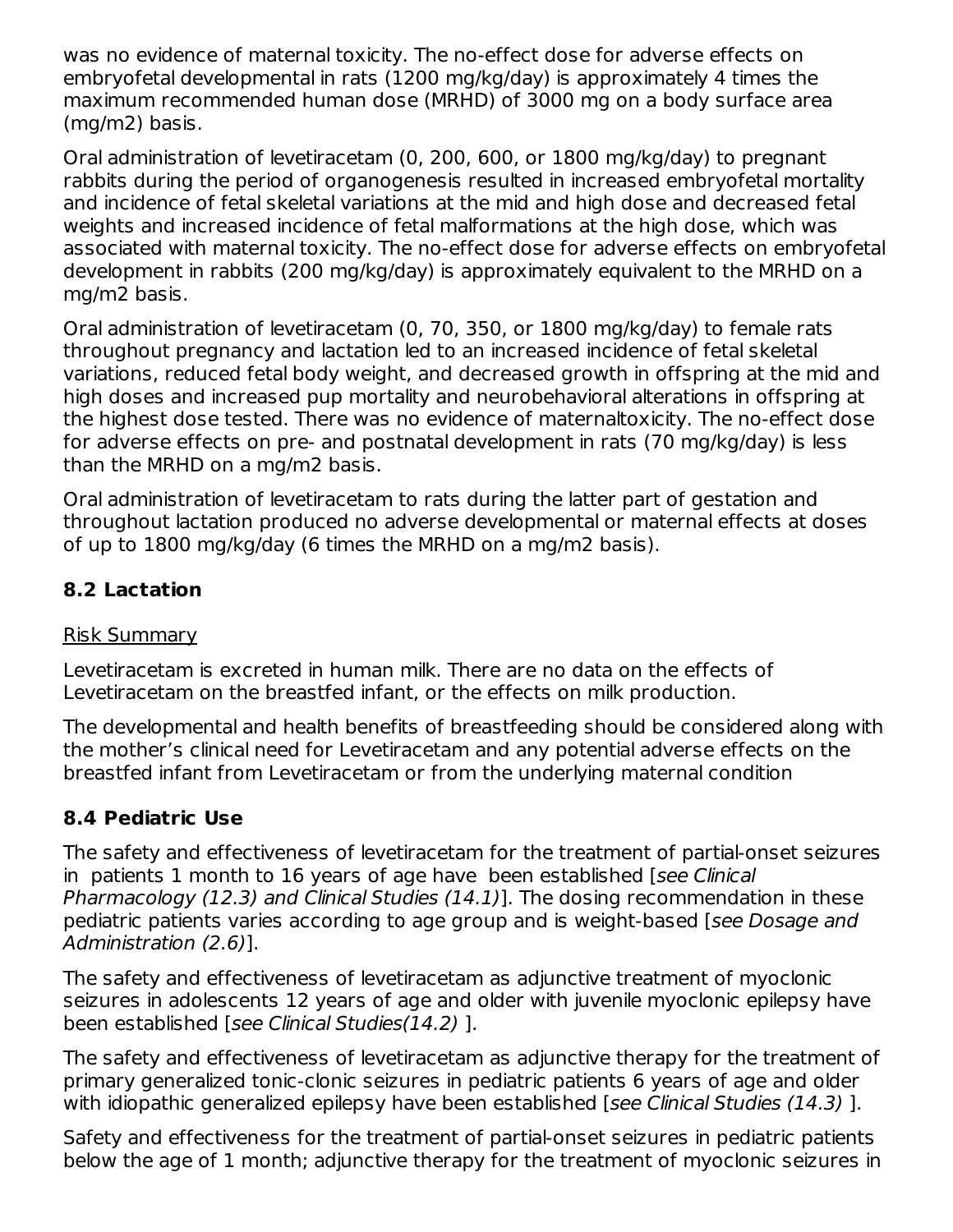pediatric patients below the age of 12 years; and adjunctive therapy for the treatment of primary generalized tonic-clonic seizures in pediatric patients below the age of 6 years have not been established.

A 3-month, randomized, double-blind, placebo-controlled study was performed to assess the neurocognitive and behavioral effects of levetiracetam as adjunctive therapy in 98 (Levetiracetam N=64, placebo N=34) pediatric patients, ages 4 years to 16 years, with partial seizures that were inadequately controlled. The target dose was 60 mg/kg/day. Neurocognitive effects were measured by the Leiter-R Attention and Memory (AM) Battery, which measures various aspects of a child's memory and attention. Although no substantive differences were observed between the placebo and drug treated groups in the median change from baseline in this battery, the study was not adequate to assess formal statistical non-inferiority of the drug and placebo. The Achenbach Child Behavior Checklist (CBCL/6-18), a standardized validated tool used to assess a child's competencies and behavioral/emotional problems, was also assessed in this study. An analysis of the CBCL/6-18 indicated, on average, a worsening in levetiracetam-treated patients in aggressive behavior, one of the eight syndrome scores [see Warnings and Precautions (5.1)].

### Juvenile Animal Toxicity Data

Studies of levetiracetam in juvenile rats (dosed on postnatal days 4 through 52) and dogs (dosed from postnatal weeks 3 through 7) at doses of up to 1800 mg/kg/day (approximately 7 and 24 times, respectively, the maximum recommended pediatric dose of 60 mg/kg/day on a mg/m2 basis) did not demonstrate adverse effects on postnatal development.

## **8.5 Geriatric Use**

There were 347 subjects in clinical studies of levetiracetam that were 65 years old and over. No overall differences in safety were observed between these subjects and younger subjects. There were insufficient numbers of elderly subjects in controlled trials of epilepsy to adequately assess the effectiveness of levetiracetam in these patients.

Levetiracetam is known to be substantially excreted by the kidney, and the risk of adverse reactions to this drug may be greater in patients with impaired renal function. Because elderly patients are more likely to have decreased renal function, care should be taken in dose selection, and it may be useful to monitor renal function [see Clinical Pharmacology (12.3) ].

### **8.6 Renal Impairment**

Clearance of levetiracetam is decreased in patients with renal impairment and is correlated with creatinine clearance [see Clinical Pharmacology (12.3) ]. Dosage adjustment is recommended for patients with impaired renal function and supplemental doses should be given to patients after dialysis [see Dosage] and Administration (2.7) ].

## **10 OVERDOSAGE**

### **10.1 Signs, Symptoms and Laboratory Findings of Acute Overdosage in Humans**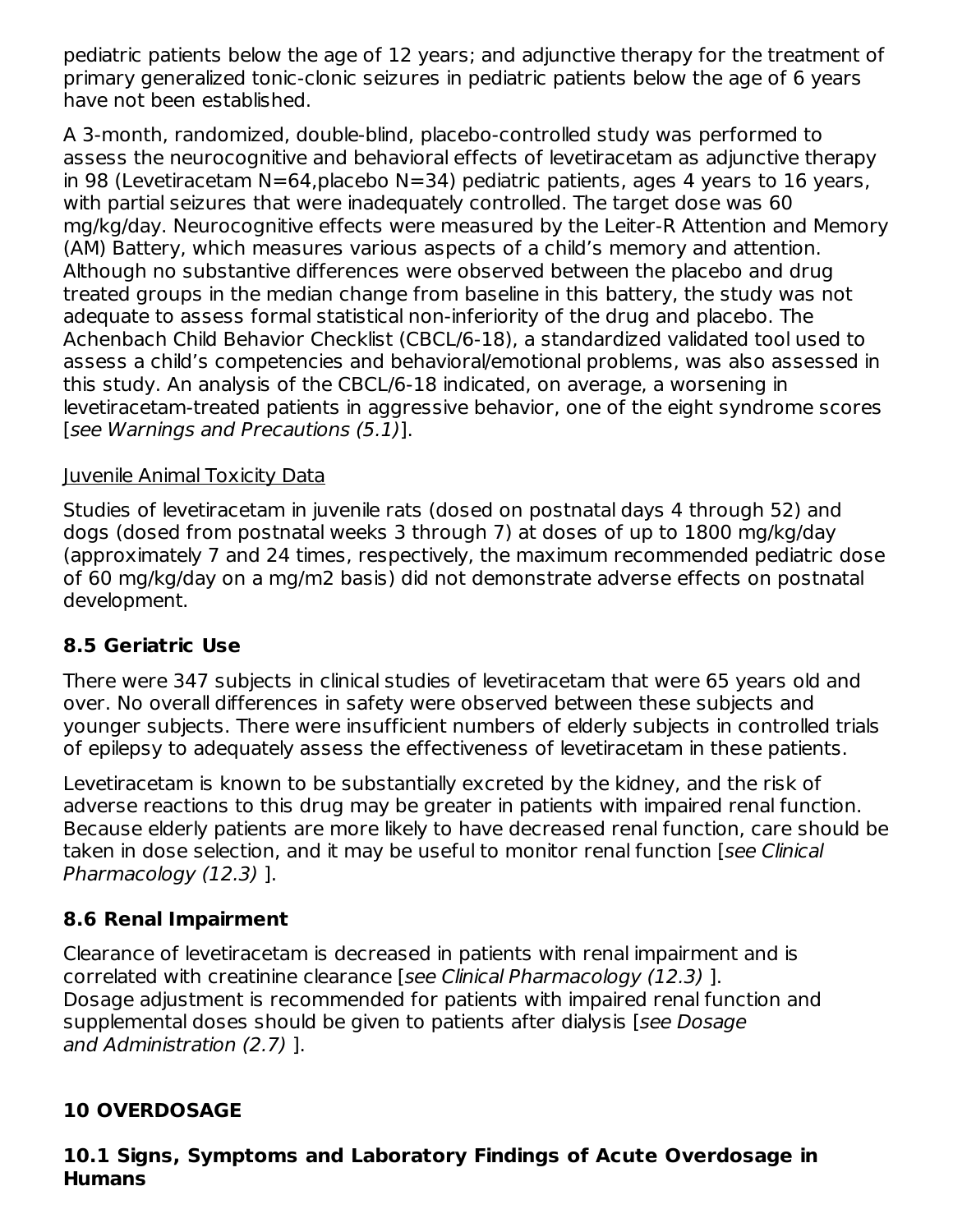The highest known dose of oral levetiracetam received in the clinical development program was 6000 mg/day. Other than drowsiness, there were no adverse reactions in the few known cases of overdose in clinical trials. Cases of somnolence, agitation, aggression, depressed level of consciousness, respiratory depression, and coma were observed with levetiracetam overdoses in postmarketing use.

## **10.2 Management of Overdose**

There is no specific antidote for overdose with levetiracetam. If indicated, elimination of unabsorbed drug should be attempted by emesis or gastric lavage; usual precautions should be observed to maintain airway. General supportive care of the patient is indicated including monitoring of vital signs and observation of the patient's clinical status. A Certified Poison Control Center should be contacted for up to date information on the management of overdose with levetiracetam.

## **10.3 Hemodialysis**

Standard hemodialysis procedures result in significant clearance of levetiracetam (approximately 50% in 4 hours) and should be considered in cases of overdose. Although hemodialysis has not been performed in the few known cases of overdose, it may be indicated by the patient's clinical state or in patients with significant renal impairment.

# **11 DESCRIPTION**

Levetiracetam injection is an antiepileptic drug available as a clear, colorless, sterile solution (100 mg/mL) for intravenous administration. The chemical name of levetiracetam, a single enantiomer, is (-)-(S)-α-ethyl-2-oxo-1-pyrrolidine acetamide, its molecular formula is  $\mathsf{C}_8\mathsf{H}_1$ 4N<sub>2</sub>O<sub>2</sub> and its molecular weight is 170.21. Levetiracetam is chemically unrelated to existing antiepileptic drugs (AEDs). It has the following structural formula:

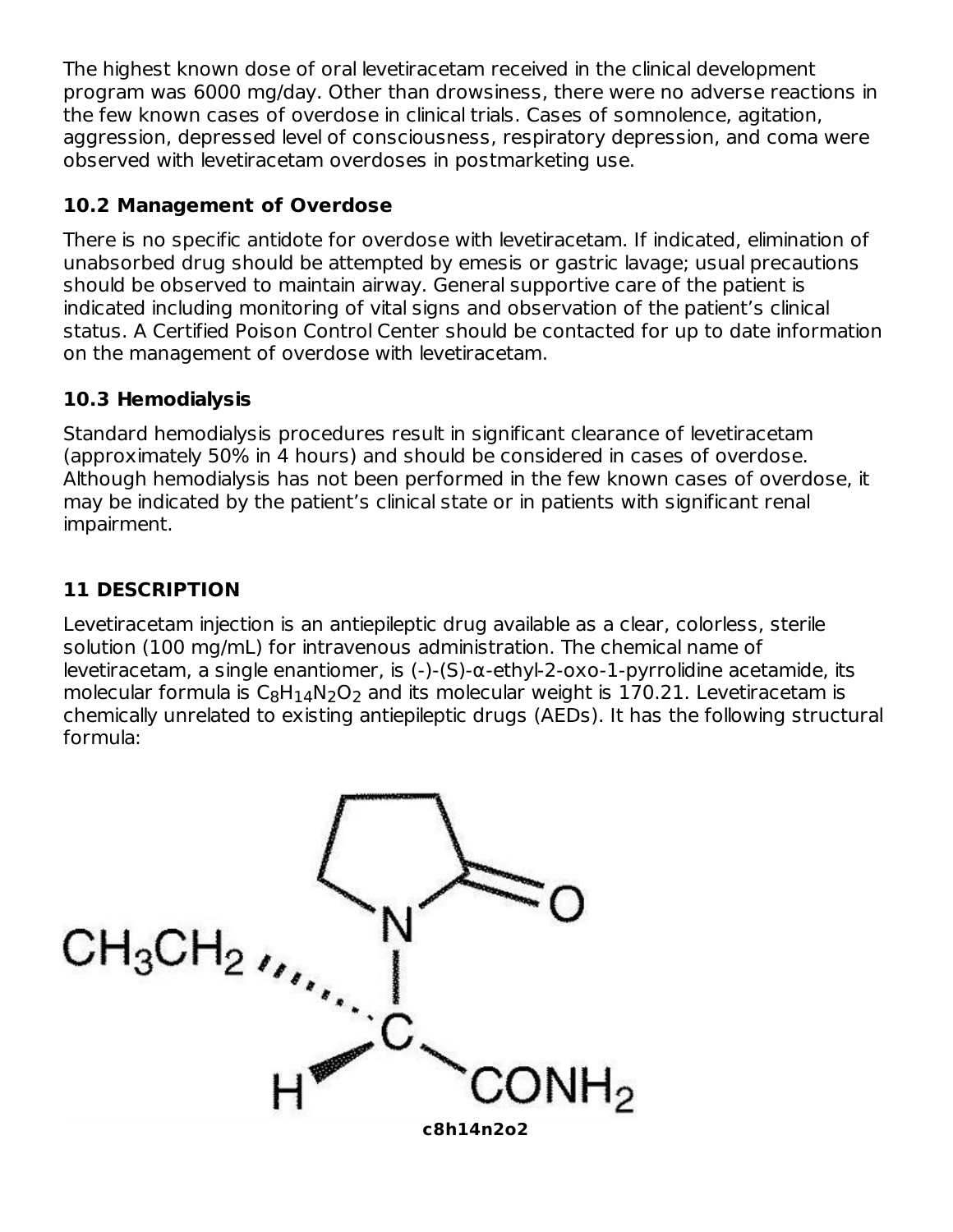Levetiracetam is a white to off-white crystalline powder with a faint odor and a bitter taste. It is very soluble in water (104.0 g/100 mL). It is freely soluble in chloroform (65.3  $q/100$  mL) and in methanol (53.6  $q/100$  mL), soluble in ethanol (16.5  $q/100$  mL), sparingly soluble in acetonitrile (5.7 g/100 mL) and practically insoluble in n-hexane. (Solubility limits are expressed as g/100 mL solvent).

Levetiracetam injection contains 100 mg of levetiracetam per mL. It is supplied in singledose 5 mL vials containing 500 mg levetiracetam, water for injection, 45 mg sodium chloride, and buffered at approximately pH 5.5 with glacial acetic acid and 8.2 mg sodium acetate trihydrate. Levetiracetam injection must be diluted prior to intravenous infusion [see Dosage and Administration (2.6)].

# **12 CLINICAL PHARMACOLOGY**

## **12.1 Mechanism of Action**

The precise mechanism(s) by which levetiracetam exerts its antiepileptic effect is unknown.

A saturable and stereoselective neuronal binding site in rat brain tissue has been described for levetiracetam. Experimental data indicate that this binding site is the synaptic vesicle protein SV2A, thought to be involved in the regulation of vesicle exocytosis. Although the molecular significance of levetiracetam binding to synaptic vesicle protein SV2A is not understood, levetiracetam and related analogs showed a rank order of affinity for SV2A which correlated with the potency of their antiseizure activity in audiogenic seizure-prone mice. These findings suggest that the interaction of levetiracetam with the SV2A protein may contribute to the antiepileptic mechanism of action of the drug.

### **12.2 Pharmacodynamics**

### Effects on QTc Interval

The effect of levetiracetam on QTc prolongation was evaluated in a randomized, doubleblind, positive-controlled (moxifloxacin 400 mg) and placebo-controlled crossover study of levetiracetam (1000 mg or 5000 mg) in 52 healthy subjects. The upper bound of the 90% confidence interval for the largest placebo-adjusted, baseline-corrected QTc was below 10 milliseconds. Therefore, there was no evidence of significant QTc prolongation in this study.

### **12.3 Pharmacokinetics**

Equivalent doses of intravenous (IV) levetiracetam and oral levetiracetam result in equivalent C<sub>max</sub>, C<sub>min</sub>, and total systemic exposure to levetiracetam when the IV levetiracetam is administered as a 15-minute infusion.

### **Overview**

Levetiracetam is rapidly and almost completely absorbed after oral administration. Levetiracetam injection and tablets are bioequivalent. The pharmacokinetics of levetiracetam are linear and time-invariant, with low intra- and inter-subject variability.

Levetiracetam is not significantly protein-bound (<10% bound) and its volume of distribution is close to the volume of intracellular and extracellular water. Sixty-six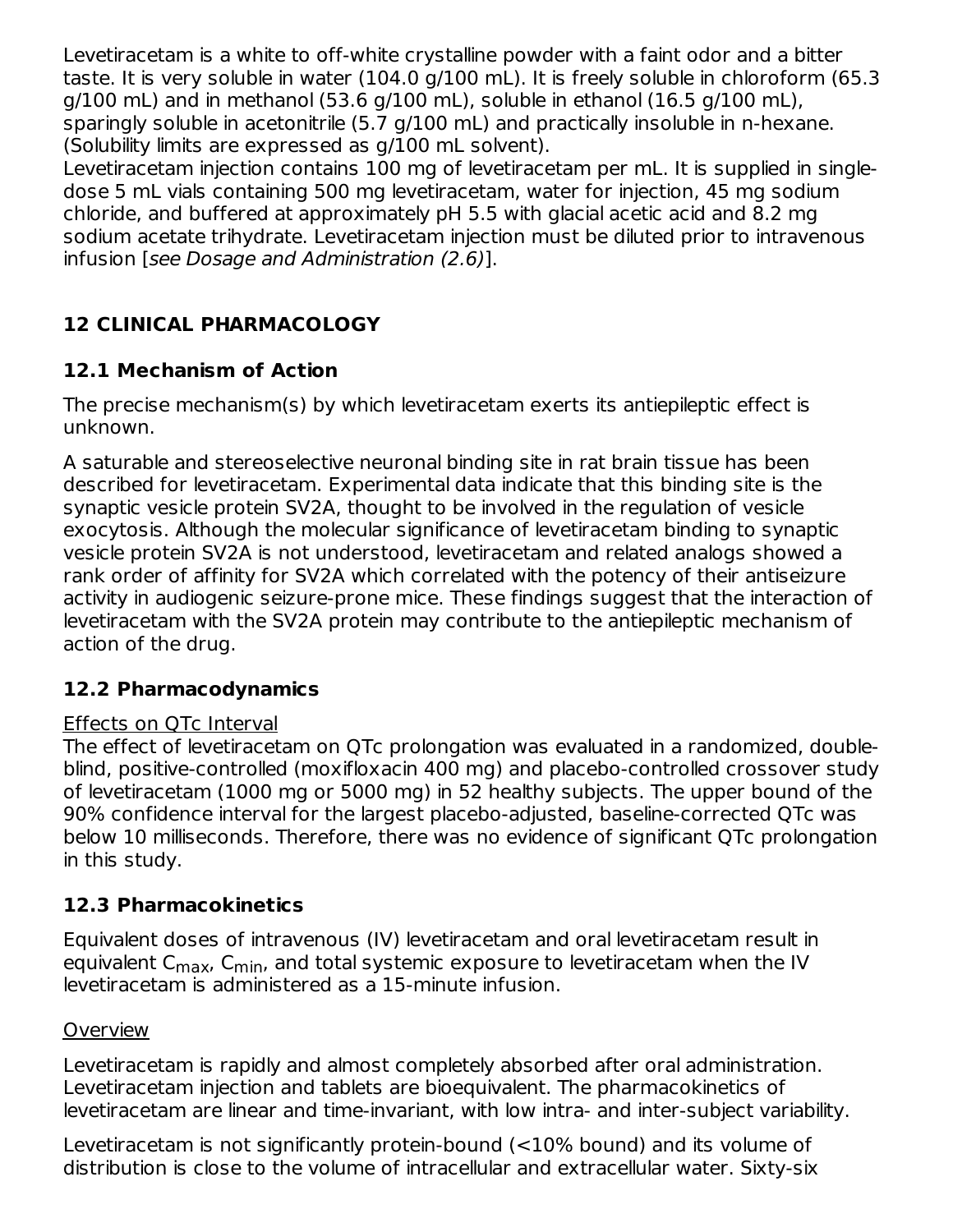percent (66%) of the dose is renally excreted unchanged. The major metabolic pathway of levetiracetam (24% of dose) is an enzymatic hydrolysis of the acetamide group. It is not liver cytochrome P450 dependent. The metabolites have no known pharmacological activity and are renally excreted. Plasma half-life of levetiracetam a cross studies is approximately 6-8 hours. It is increased in the elderly (primarily due to impaired renal clearance) and in subjects with renal impairment.

The pharmacokinetics of levetiracetam are similar when used as monotherapy or as adjunctive therapy for the treatment of partial-onset seizures.

### **Distribution**

The equivalence of levetiracetam injection and the oral formulation was demonstrated in a bioavailability study of 17 healthy volunteers. In this study, levetiracetam 1500 mg was diluted in 100 mL 0.9% sterile saline solution and was infused over 15 minutes. The selected infusion rate provided plasma concentrations of levetiracetam at the end of the infusion period similar to those achieved at  $\, {\sf T}_{\sf max}$  after an equivalent oral dose. It is demonstrated that levetiracetam 1500 mg intravenous infusion is equivalent to levetiracetam  $3 \times 500$  mg oral tablets. The time independent pharmacokinetic profile of levetiracetam was demonstrated following 1500 mg intravenous infusion for 4 days with BID dosing. The AUC<sub>(0-12)</sub> at steady-state was equivalent to AUC<sub>inf</sub> following an equivalent single dose.

Levetiracetam and its major metabolite are less than 10% bound to plasma proteins; clinically significant interactions with other drugs through competition for protein binding sites are therefore unlikely.

### **Metabolism**

Levetiracetam is not extensively metabolized in humans. The major metabolic pathway is the enzymatic hydrolysis of the acetamide group, which produces the carboxylic acid metabolite, ucb L057 (24% of dose) and is not dependent on any liver cytochrome P450 isoenzymes. The major metabolite is inactive in animal seizure models. Two minor metabolites were identified as the product of hydroxylation of the 2-oxo-pyrrolidine ring (2% of dose) and opening of the 2-oxo-pyrrolidine ring in position 5 (1% of dose). There is no enantiomeric interconversion of levetiracetam or its major metabolite.

### Elimination

Levetiracetam plasma half-life in adults is  $7 +/-1$  hour and is unaffected by either dose, route of administration or repeated administration. Levetiracetam is eliminated from the systemic circulation by renal excretion as unchanged drug which represents 66% of administered dose. The total body clearance is 0.96 mL/min/kg and the renal clearance is 0.6 mL/min/kg. The mechanism of excretion is glomerular filtration with subsequent partial tubular reabsorption. The metabolite ucb L057 is excreted by glomerular filtration and active tubular secretion with a renal clearance of 4 mL/min/kg.

Levetiracetam elimination is correlated to creatinine clearance. Levetiracetam clearance is reduced in patients with renal impairment [see Dosage and Administration (2.6) and Use in Specific Populations (8.6) ].

Special Populations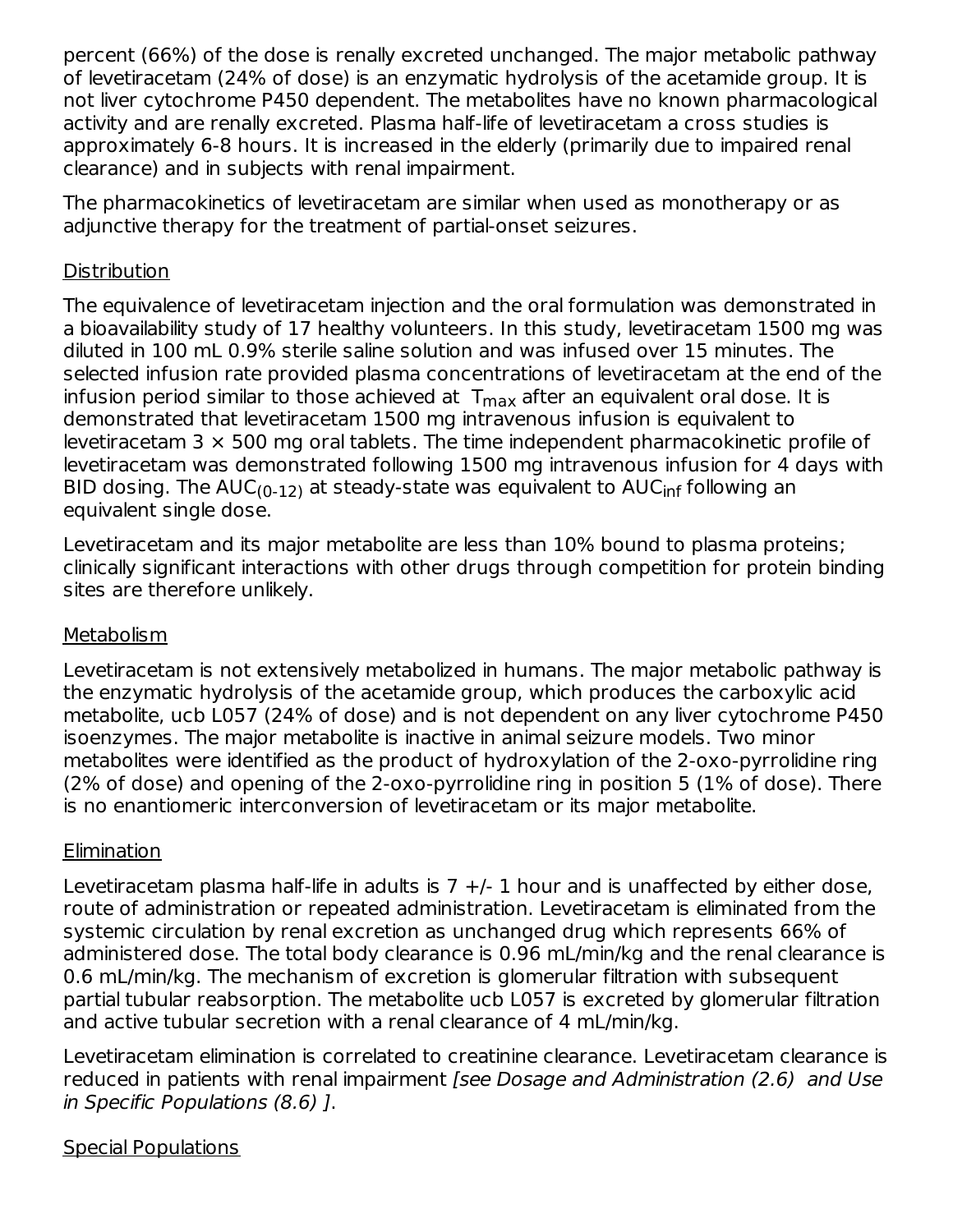## **Elderly**

Pharmacokinetics of levetiracetam were evaluated in 16 elderly subjects (age 61-88 years) with creatinine clearance ranging from 30 to 74 mL/min. Following oral administration of twice-daily dosing for 10 days, total body clearance decreased by 38% and the half-life was 2.5 hours longer in the elderly compared to healthy adults. This is most likely due to the decrease in renal function in these subjects.

## Pediatric Patients

• Intravenous Formulation

A population pharmacokinetic analysis for the intravenous formulation was conducted in 49 pediatric patients (1 month to < 16 years of age) weighing 3-79 kg. Patients received levetiracetam as a 15-minute IV infusion at doses between 14 mg/kg/day and 60 mg/kg/day twice daily. Plasma concentrations and model derived steady-state exposure AUC (0-12) were within the range of the exposure observed in pediatric patients receiving equivalent doses of the oral solution.

Oral Formulations

Pharmacokinetics of levetiracetam were evaluated in 24 pediatric patients (age 6-12 years) after single oral dose (20 mg/kg) of the immediate release formulation of levetiracetam. The body weight adjusted apparent clearance of levetiracetam was approximately 40% higher than in adults.

A repeat dose pharmacokinetic study was conducted in pediatric patients (age 4-12 years) at doses of 20 mg/kg/day, 40 mg/kg/day, and 60 mg/kg/day of the immediate release formulation of levetiracetam. The evaluation of the pharmacokinetic profile of levetiracetam and its metabolite (ucb L057) in 14 pediatric patients demonstrated rapid absorption of levetiracetam at all doses, with a Tmax of about 1 hour and a T1/2 of 5 hours across all dosing levels. The pharmacokinetics of levetiracetam in pediatric patients was linear between 20 to 60 mg/kg/day. The potential interaction of levetiracetam with other AEDs was also evaluated in these patients. Levetiracetam had no significant effect on the plasma concentrations of carbamazepine, valproic acid, topiramate or lamotrigine. However, there was about a 22% increase of apparent clearance of levetiracetam when it was co-administered with an enzyme-inducing AED (e.g., carbamazepine).

Following single dose administration (20 mg/kg) of a 10% oral solution to pediatric patients with epilepsy (1 month to  $<$  4 years), levetiracetam was rapidly absorbed and peak plasma concentrations were observed approximately 1 hour after dosing. Levetiracetam half-life in pediatric patients 1 month to  $<$  4 years with epilepsy was shorter (5.3 h) than in adults (7.2 h), and apparent clearance (1.5 mL/min/kg) was faster than in adults (0.96 mL/min/kg).

Population pharmacokinetic analysis showed that body weight was significantly correlated to the clearance of levetiracetam in pediatric patients; clearance increased with an increase in body weight.

## **Pregnancy**

Levetiracetam levels may decrease during pregnancy [see Warnings and Precautions (5.9) and Use in Specific Populations (8.1)].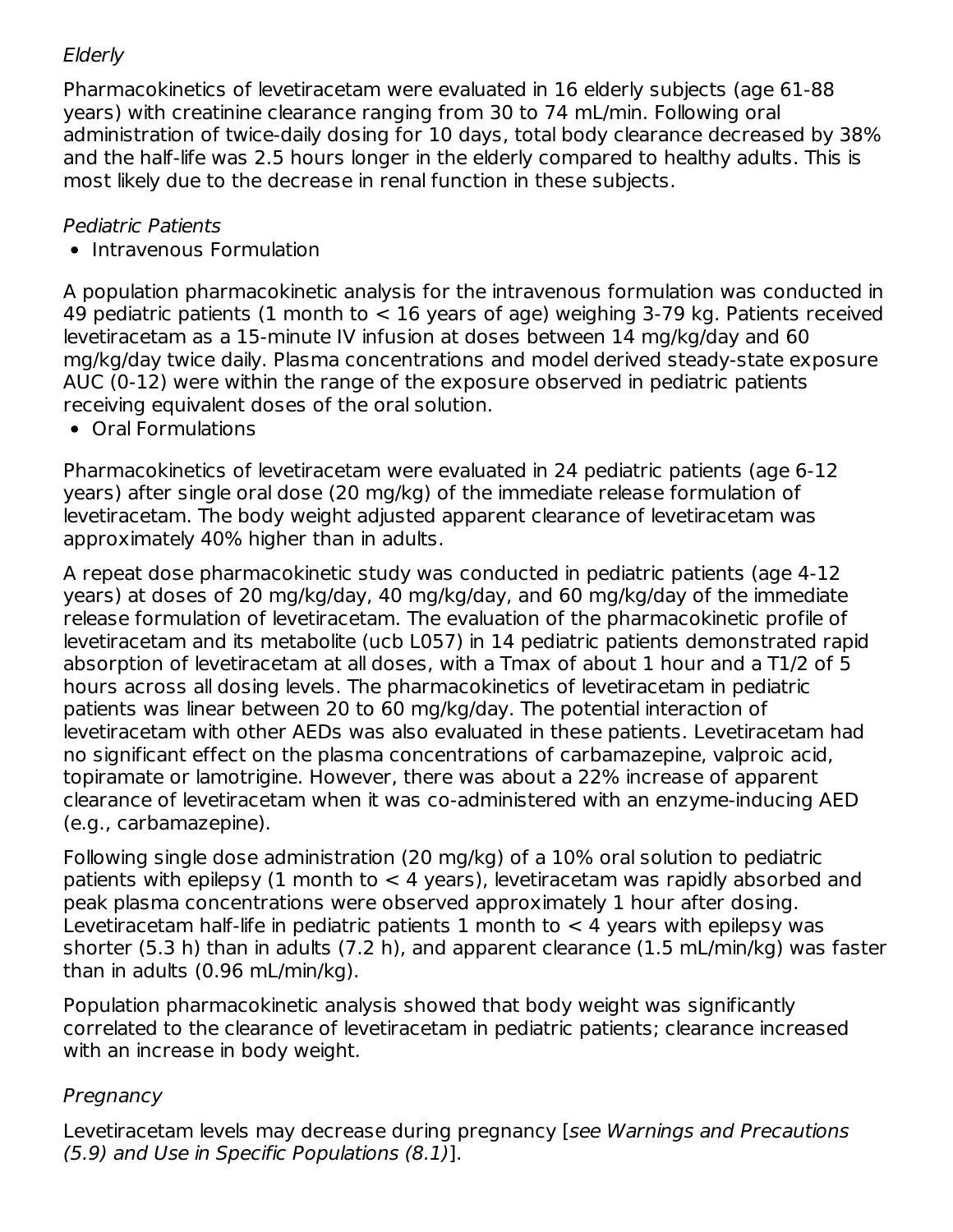### Gender

Levetiracetam C<sub>max</sub> and AUC were 20% higher in women (N=11) compared to men (N=12). However, clearances adjusted for body weight were comparable.

### Race

Formal pharmacokinetic studies of the effects of race have not been conducted. Crossstudy comparisons involving Caucasians (N=12) and Asians (N=12), however, show that pharmacokinetics of levetiracetam were comparable between the two races. Because levetiracetam is primarily renally excreted and there are no important racial differences in creatinine clearance, pharmacokinetic differences due to race are not expected.

### Renal Impairment

The disposition of levetiracetam was studied in adult subjects with varying degrees of renal function. Total body clearance of levetiracetam is reduced in patients with impaired renal function by 40% in the mild group (CLcr  $=$  50-80 mL/min), 50% in the moderate group (CLcr =  $30-50$  mL/min) and  $60\%$  in the severe renal impairment group (CLcr  $<$  30 mL/min). Clearance of levetiracetam is correlated with creatinine clearance.

In anuric (end stage renal disease) patients, the total body clearance decreased 70% compared to normal subjects (CLcr >80mL/min).

Approximately 50% of the pool of levetiracetam in the body is removed during a standard 4 hour hemodialysis procedure. [see Dosage and Administration (2.7) ].

### Hepatic Impairment

In subjects with mild (Child-Pugh A) to moderate (Child-Pugh B) hepatic impairment, the pharmacokinetics of levetiracetam were unchanged. In patients with severe hepatic impairment (Child-Pugh C), total body clearance was 50% that of normal subjects, but decreased renal clearance accounted for most of the decrease. No dose adjustment is needed for patients with hepatic impairment.

### Drug Interactions

In vitro data on metabolic interactions indicate that levetiracetam is unlikely to produce, or be subject to, pharmacokinetic interactions. Levetiracetam and its major metabolite, at concentrations well above C<sub>max</sub> levels achieved within the therapeutic dose range, are neither inhibitors of, nor high affinity substrates for, human liver cytochrome P450 isoforms, epoxide hydrolase or UDP-glucuronidation enzymes. In addition, levetiracetam does not affect the in vitro glucuronidation of valproic acid.

Potential pharmacokinetic interactions of or with levetiracetam were assessed in clinical pharmacokinetic studies (phenytoin, valproate, warfarin, digoxin, oral contraceptive, probenecid) and through pharmacokinetic screening in the placebo-controlled clinical studies in epilepsy patients.

### Phenytoin

Levetiracetam (3000 mg daily) had no effect on the pharmacokinetic disposition of phenytoin in patients with refractory epilepsy. Pharmacokinetics of levetiracetam were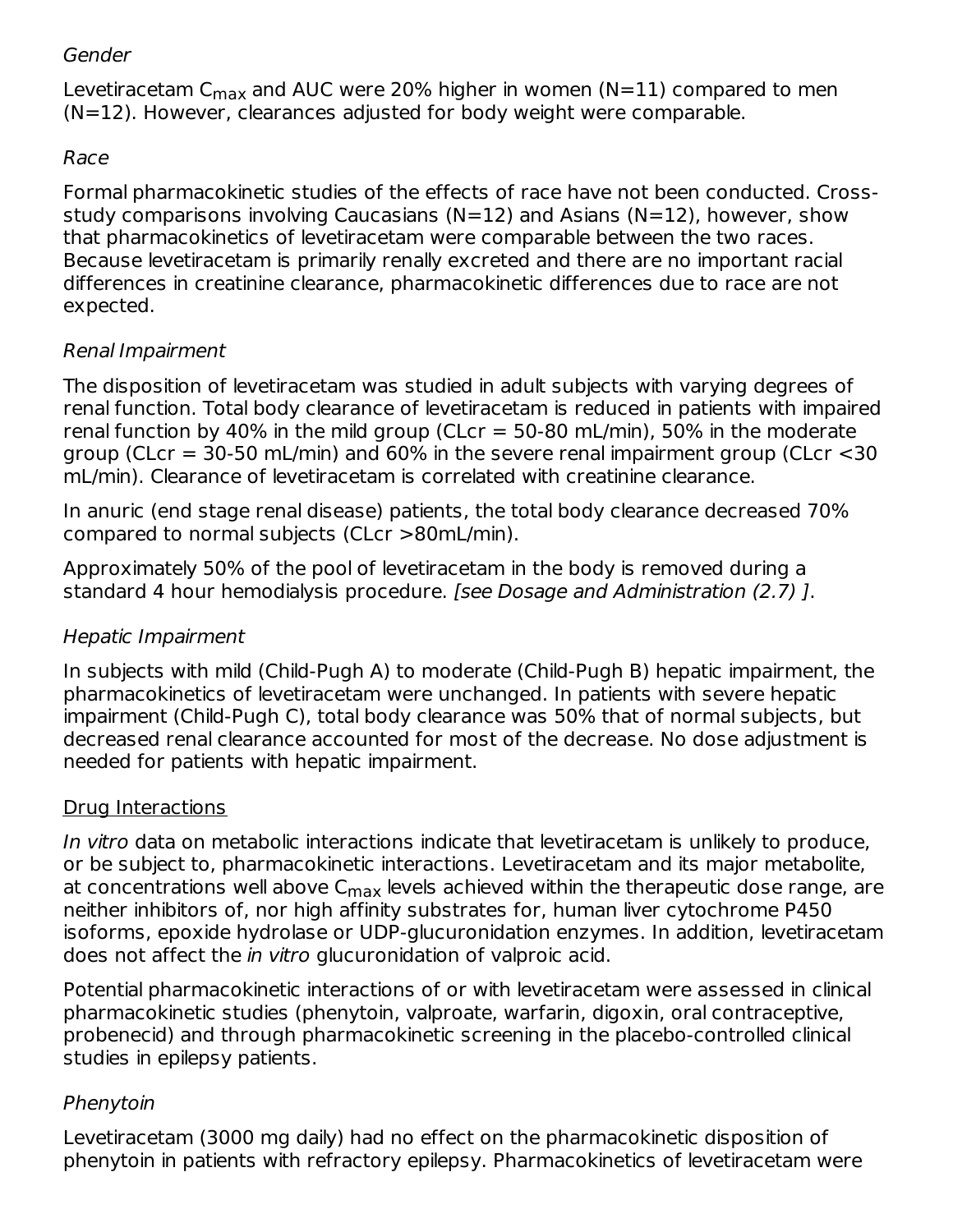also not affected by phenytoin.

### Valproate

Levetiracetam (1500 mg twice daily) did not alter the pharmacokinetics of valproate in healthy volunteers. Valproate 500 mg twice daily did not modify the rate or extent of levetiracetam absorption or its plasma clearance or urinary excretion. There also was no effect on exposure to and the excretion of the primary metabolite, ucb L057.

### Other Antiepileptic Drugs

Potential drug interactions between levetiracetam and other AEDs (carbamazepine, gabapentin, lamotrigine, phenobarbital, phenytoin, primidone and valproate) were also assessed by evaluating the serum concentrations of levetiracetam and these AEDs during placebo-controlled clinical studies. These data indicate that levetiracetam does not influence the plasma concentration of other AEDs and that these AEDs do not influence the pharmacokinetics of levetiracetam.

## Effect of AEDs in Pediatric Patients

There was about a 22% increase of apparent total body clearance of levetiracetam when it was co-administered with enzyme-inducing AEDs. Dose adjustment is not recommended. Levetiracetam had no effect on plasma concentrations of carbamazepine, valproate, topiramate, or lamotrigine.

### Oral Contraceptives

Levetiracetam (500 mg twice daily) did not influence the pharmacokinetics of an oral contraceptive containing 0.03 mg ethinyl estradiol and 0.15 mg levonorgestrel, or of the luteinizing hormone and progesterone levels, indicating that impairment of contraceptive efficacy is unlikely. Coadministration of this oral contraceptive did not influence the pharmacokinetics of levetiracetam.

### Digoxin

Levetiracetam (1000 mg twice daily) did not influence the pharmacokinetics and pharmacodynamics (ECG) of digoxin given as a 0.25 mg dose every day. Coadministration of digoxin did not influence the pharmacokinetics of levetiracetam.

### **Warfarin**

Levetiracetam (1000 mg twice daily) did not influence the pharmacokinetics of R and S warfarin. Prothrombin time was not affected by levetiracetam. Coadministration of warfarin did not affect the pharmacokinetics of levetiracetam.

### Probenecid

Probenecid, a renal tubular secretion blocking agent, administered at a dose of 500 mg four times a day, did not change the pharmacokinetics of levetiracetam 1000 mg twice daily.  $\,{\sf C}^{\sf ss}{}_{\sf max}$  of the metabolite, ucb L057, was approximately doubled in the presence of probenecid while the fraction of drug excreted unchanged in the urine remained the same. Renal clearance of ucb L057 in the presence of probenecid decreased 60%, probably related to competitive inhibition of tubular secretion of ucb L057. The effect of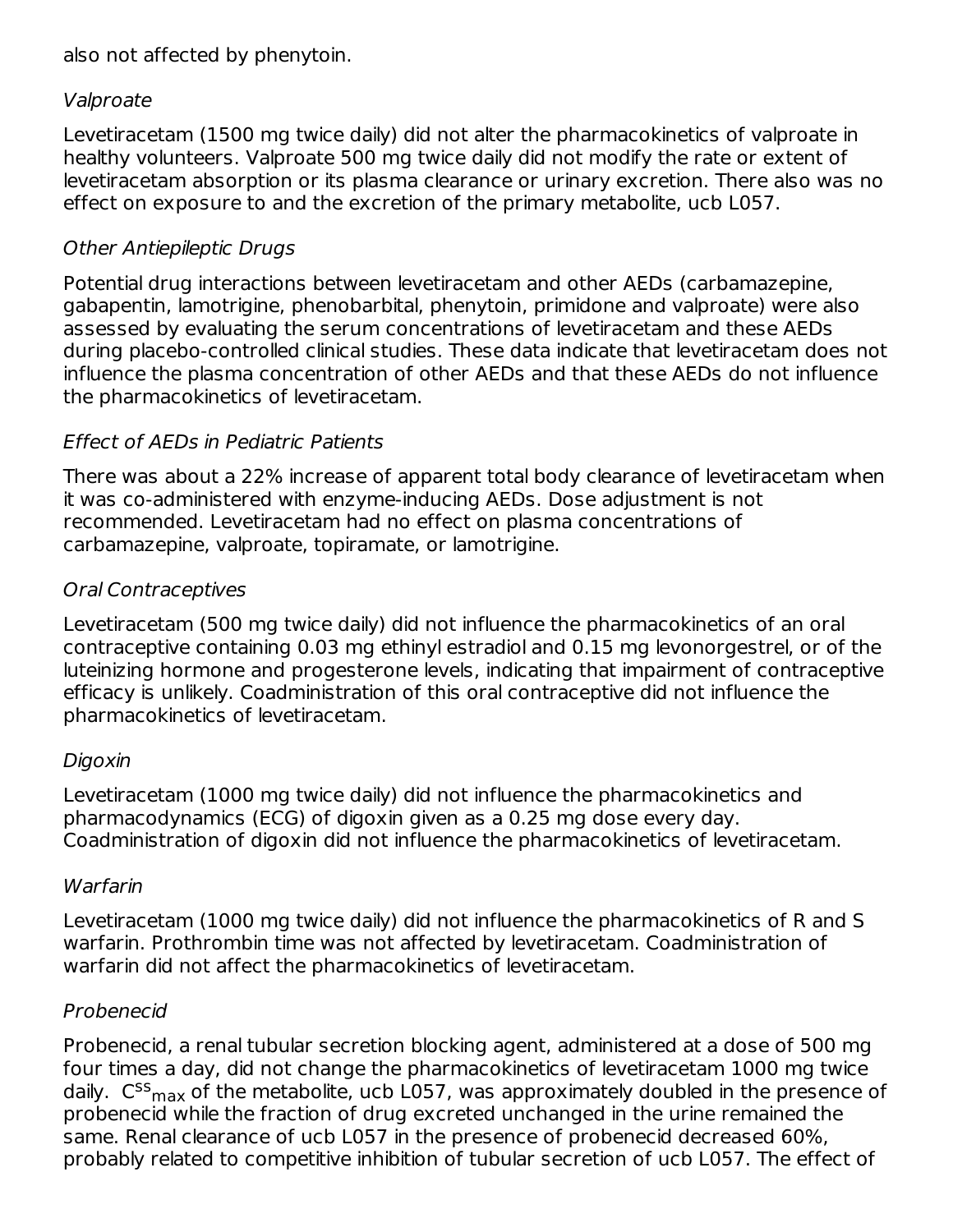levetiracetam on probenecid was not studied.

# **13 NONCLINICAL TOXICOLOGY**

### **13.1 Carcinogenesis and Mutagenesis and Impairment of Fertility**

#### Carcinogenesis

Rats were dosed with levetiracetam in the diet for 104 weeks at doses of 50, 300 and 1800 mg/kg/day. Plasma exposure (AUC) at the highest dose was approximately 6 times that in humans at the maximum recommended human dose (MRHD) of 3000 mg. There was no evidence of carcinogenicity. In mice, oral administration of levetiracetam for 80 weeks (doses up to 960 mg/kg/day) or 2 years (doses up to 4000 mg/kg/day, lowered to 3000 mg/kg/day after 45 weeks due to intolerability) was not associated with an increase in tumors. The highest dose tested in mice for 2 years (3000 mg/kg/day) is approximately 5 times the MRHD on a body surface area mg/m<sup>2</sup> basis.

#### **Mutagenesis**

Levetiracetam was negative in in vitro (Ames, chromosomal aberration in mammalian cells) and in vivo (mouse micronucleus) assays. The major human metabolite of levetiracetam (ucb L057) was negative in in vitro (Ames, mouse lymphoma) assays.

#### Impairment of Fertility

No adverse effects on male or female fertility or reproductive performance were observed in rats at oral doses up to 1800 mg/kg/day, which were associated with plasma exposures (AUC) up to approximately 6 times that in humans at the MRHD.

## **14 CLINICAL STUDIES**

All clinical studies supporting the efficacy of levetiracetam utilized oral formulations. The finding of efficacy of levetiracetam injection is based on the results of studies using an oral formulation of levetiracetam, and on the demonstration of comparable bioavailability of the oral and parenteral formulations [see Pharmacology (12.3) ].

### **14.1 Partial-Onset Seizures**

### Effectiveness in Partial-Onset Seizures in Adults

The effectiveness of levetiracetam for the treatment of partial-onset seizures in adults was established in three multicenter, randomized, double-blind, placebo-controlled clinical studies in patients who had refractory partial-onset seizures with or without secondary generalization. The tablet formulation was used in all these studies. In these studies, 904 patients were randomized to placebo, 1000 mg, 2000 mg, or 3000 mg/day. Patients enrolled in Study 1 or Study 2 had refractory partial-onset seizures for at least two years and had taken two or more classical AEDs. Patients enrolled in Study 3 had refractory partial-onset seizures for at least 1 year and had taken one classical AED. At the time of the study, patients were taking a stable dose regimen of at least one and could take a maximum of two AEDs. During the baseline period, patients had to have experienced at least two partial-onset seizures during each 4-week period.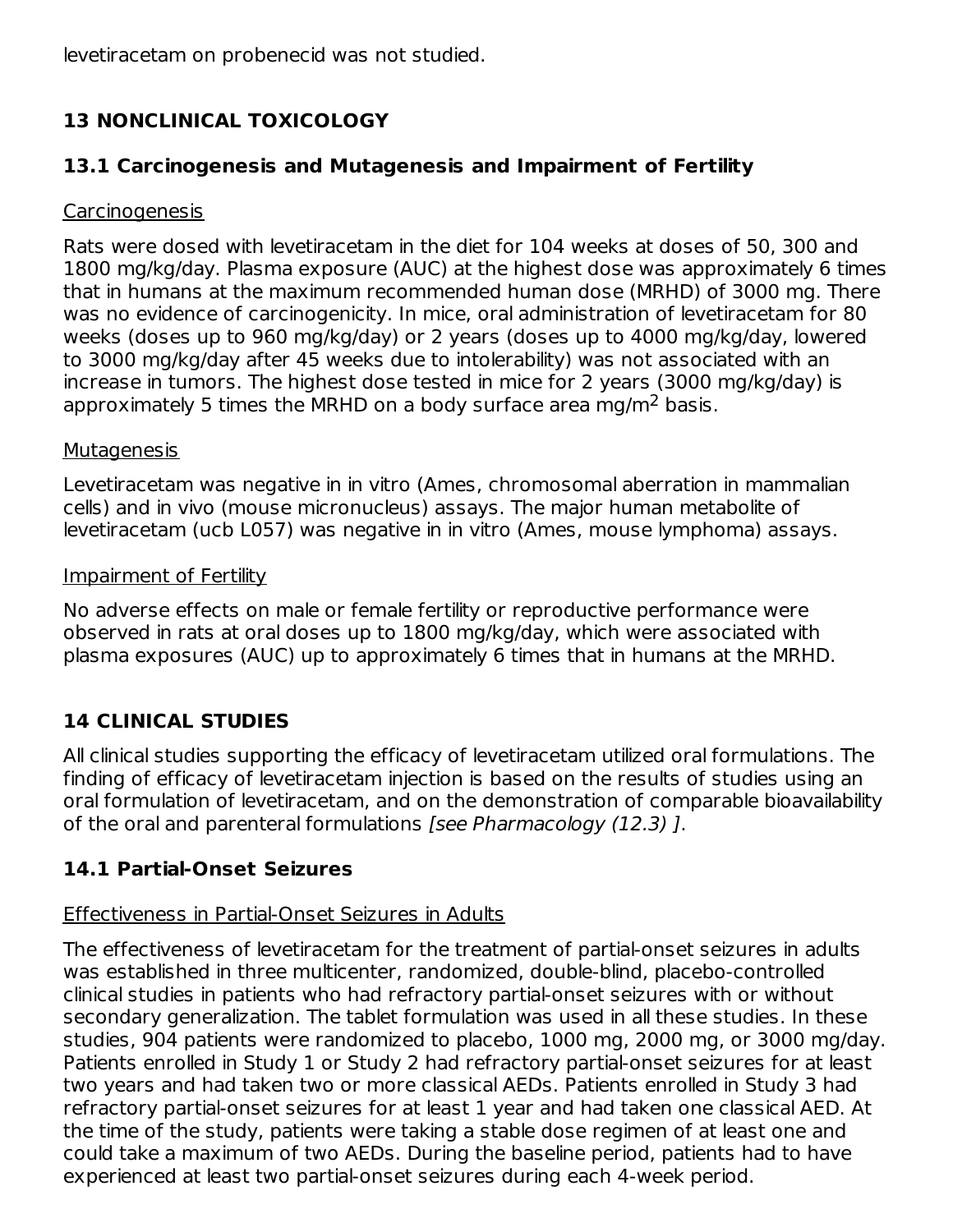## Study 1

Study 1 was a double-blind, placebo-controlled, parallel-group study conducted at 41 sites in the United States comparing levetiracetam 1000 mg/day (N=97), levetiracetam 3000 mg/day ( $N=101$ ), and placebo ( $N=95$ ) given in equally divided doses twice daily. After a prospective baseline period of 12 weeks, patients were randomized to one of the three treatment groups described above. The 18-week treatment period consisted of a 6-week titration period, followed by a 12-week fixed dose evaluation period, during which concomitant AED regimens were held constant. The primary measure of effectiveness was a between group comparison of the percent reduction in weekly partial seizure frequency relative to placebo over the entire randomized treatment period (titration + evaluation period). Secondary outcome variables included the responder rate (incidence of patients with ≥50% reduction from baseline in partial-onset seizure frequency). The results of the analysis of Study 1 are displayed in Table 10.

### **Table 10: Reduction in Mean Over Placebo in Weekly Frequency of Partial-Onset Seizures in Study 1**

|                                                                | Placebo Levetiracetam<br>(N=95) 1000 mg/day<br>(N=97) | Levetiracetam<br>3000 mg/day<br>$(N=101)$ |
|----------------------------------------------------------------|-------------------------------------------------------|-------------------------------------------|
| Percent reduction in partial seizure frequency<br>over placebo | $ 26.1\%*$                                            | $ 30.1\%*$                                |
| *Statistically significant versus placebo                      |                                                       |                                           |

The percentage of patients (y-axis) who achieved ≥50% reduction in weekly seizure rates from baseline in partial onset seizure frequency over the entire randomized treatment period (titration  $+$  evaluation period) within the three treatment groups (xaxis) is presented in Figure 1.

### **Figure 1: Responder Rate (≥50% Reduction from Baseline) in Study 1**



### Study 2

Study 2 was a double-blind, placebo-controlled, crossover study conducted at 62 centers in Europe comparing levetiracetam 1000 mg/day (N=106), levetiracetam 2000 mg/day ( $N=105$ ), and placebo ( $N=111$ ) given in equally divided doses twice daily.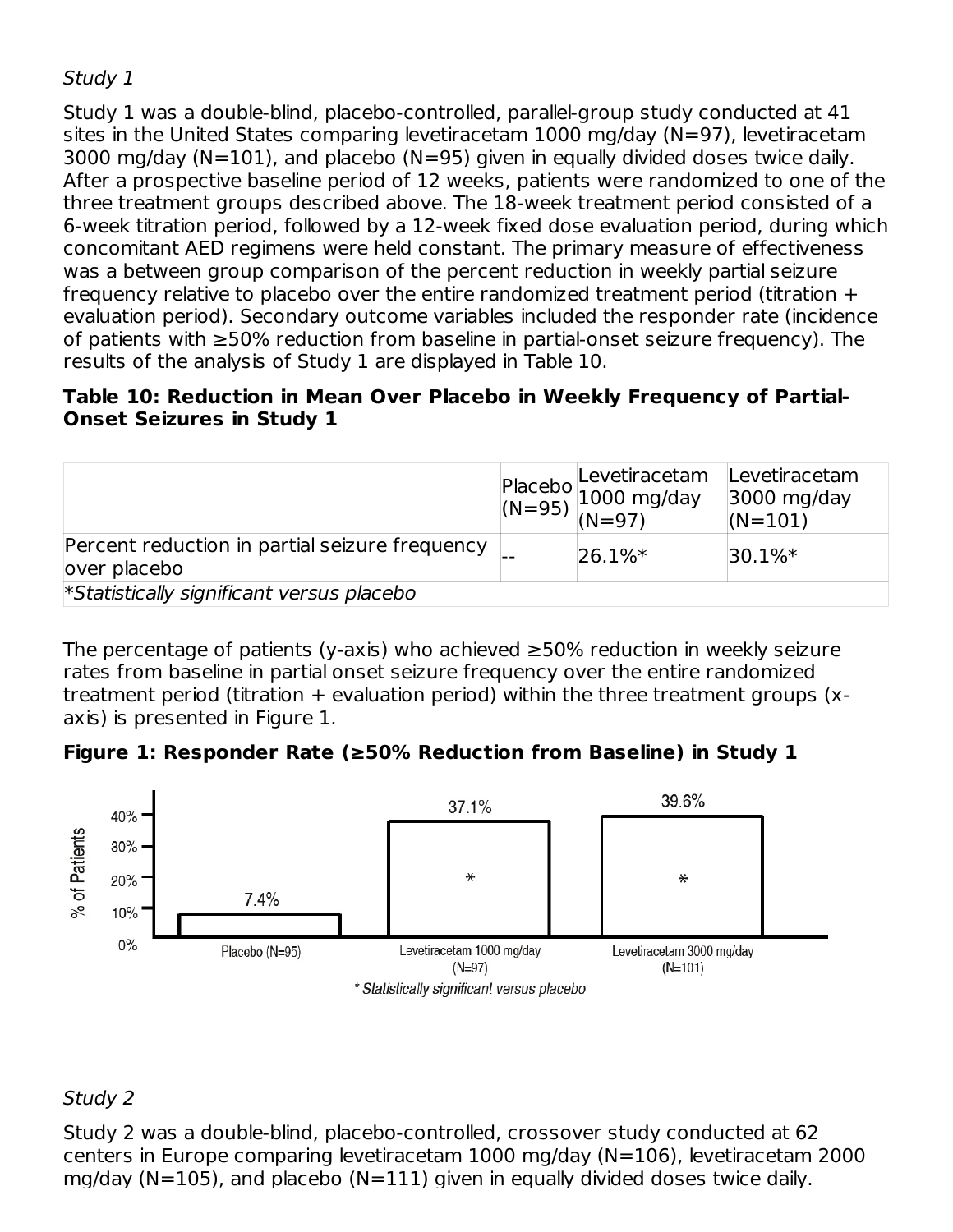The first period of the study (Period A) was designed to be analyzed as a parallel-group study. After a prospective baseline period of up to 12 weeks, patients were randomized to one of the three treatment groups described above. The 16-week treatment period consisted of the 4-week titration period followed by a 12-week fixed dose evaluation period, during which concomitant AED regimens were held constant. The primary measure of effectiveness was a between group comparison of the percent reduction in weekly partial seizure frequency relative to placebo over the entire randomized treatment period (titration + evaluation period). Secondary outcome variables included the responder rate (incidence of patients with ≥50% reduction from baseline in partial onset seizure frequency). The results of the analysis of Period A are displayed in Table 11.

mg/day (N=105), and placebo (N=111) given in equally divided doses twice daily.

#### **Table 11: Reduction in Mean Over Placebo in Weekly Frequency of Partial-Onset Seizures in Study 2: Period A**

|                                                                 | Placebo |            | LevetiracetamLevetiracetam<br>$\left  \begin{array}{l} \text{(N=111)} \\ \text{(N=111)} \\ \text{(N=106)} \end{array} \right  1000 \text{ mg/day} \left  2000 \text{ mg/day} \right $ |
|-----------------------------------------------------------------|---------|------------|---------------------------------------------------------------------------------------------------------------------------------------------------------------------------------------|
| Percent reduction in partial seizure frequency<br>lover placebo |         | $ 17.1\%*$ | $ 21.4\%*$                                                                                                                                                                            |
| *Statistically significant versus placebo                       |         |            |                                                                                                                                                                                       |

The percentage of patients (y-axis) who achieved ≥50% reduction in weekly seizure rates from baseline in partial-onset seizure frequency over the entire randomized treatment period (titration + evaluation period) within the three treatment groups (xaxis) is presented in Figure 2.

**Figure 2: Responder Rate (≥50% Reduction from Baseline) in Study 2: Period A**



The comparison of levetiracetam 2000 mg/day to levetiracetam 1000 mg/day for responder rate was statistically significant (P=0.02). Analysis of the trial as a cross-over yielded similar results.

### Study 3

Study 3 was a double-blind, placebo-controlled, parallel-group study conducted at 47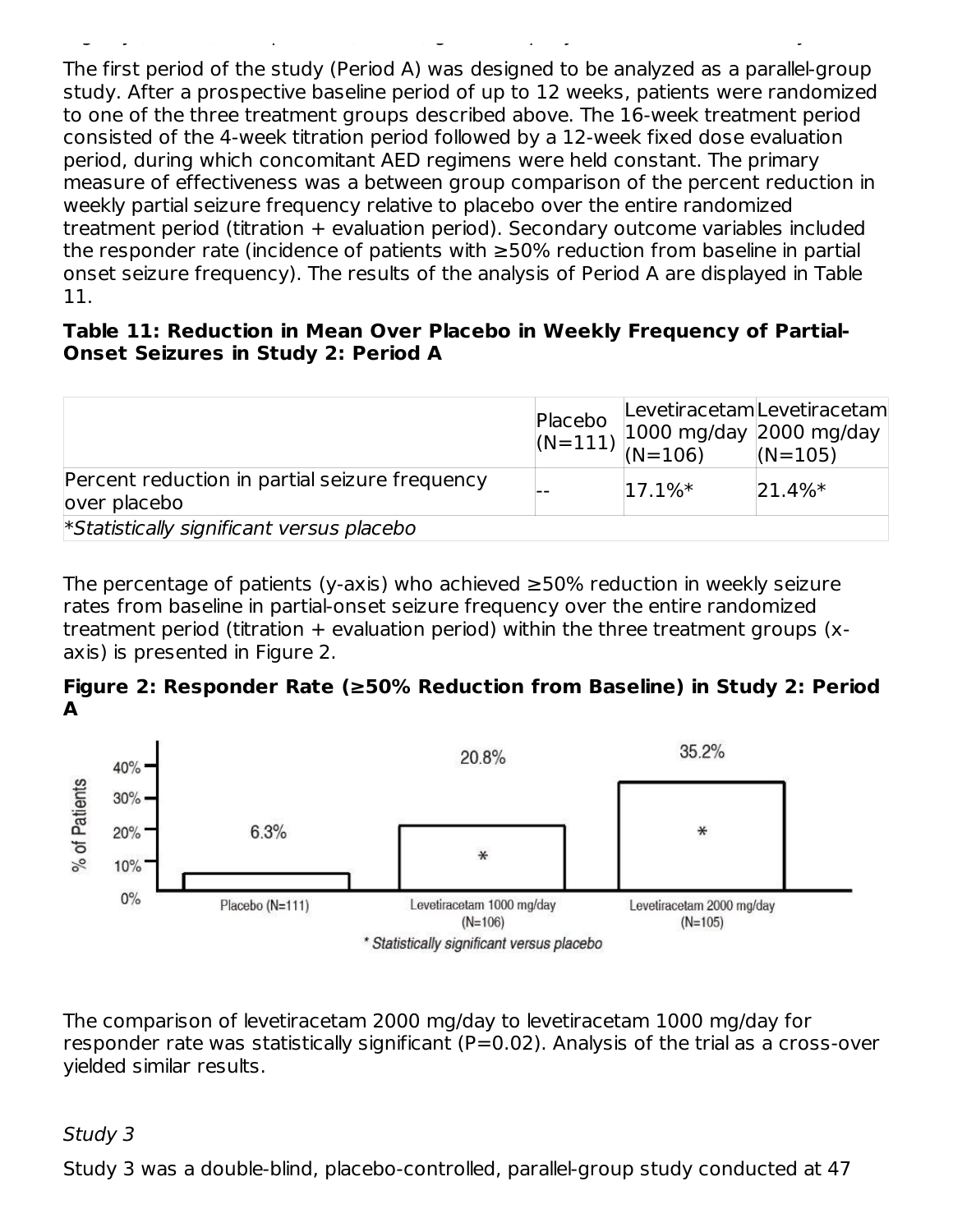centers in Europe comparing levetiracetam 3000 mg/day (N=180) and placebo (N=104) in patients with refractory partial onset seizures, with or without secondary generalization, receiving only one concomitant AED. Study drug was given in two divided doses. After a prospective baseline period of 12 weeks, patients were randomized to one of two treatment groups described above. The 16-week treatment period consisted of a 4-week titration period, followed by a 12-week fixed dose evaluation period, during which concomitant AED doses were held constant. The primary measure of effectiveness was a between group comparison of the percent reduction in weekly seizure frequency relative to placebo over the entire randomized treatment period (titration + evaluation period). Secondary outcome variables included the responder rate (incidence of patients with ≥50% reduction from baseline in partial onset seizure frequency). Table 12 displays the results of the analysis of Study 3.

### **Table 12: Reduction in Mean Over Placebo in Weekly Frequency of Partial-Onset Seizures in Study 3**

|                                                                | Placebo<br>$(N=104)$ | Levetiracetam<br>3000 mg/day<br>$(N=180)$ |
|----------------------------------------------------------------|----------------------|-------------------------------------------|
| Percent reduction in partial seizure<br>frequency over placebo |                      | $ 23.0\%*$                                |
| Statistically significant versus placebo                       |                      |                                           |

The percentage of patients (y-axis) who achieved ≥50% reduction in weekly seizure rates from baseline in partial onset seizure frequency over the entire randomized treatment period (titration  $+$  evaluation period) within the two treatment groups (x-axis) is presented in Figure 3.





Effectiveness in Partial-Onset Seizures in Pediatric Patients 4 Years to 16 Years of Age

Study 4 was a multicenter, randomized double-blind, placebo-controlled study, in pediatric patients 4 to 16 years of age with partial seizures uncontrolled by standard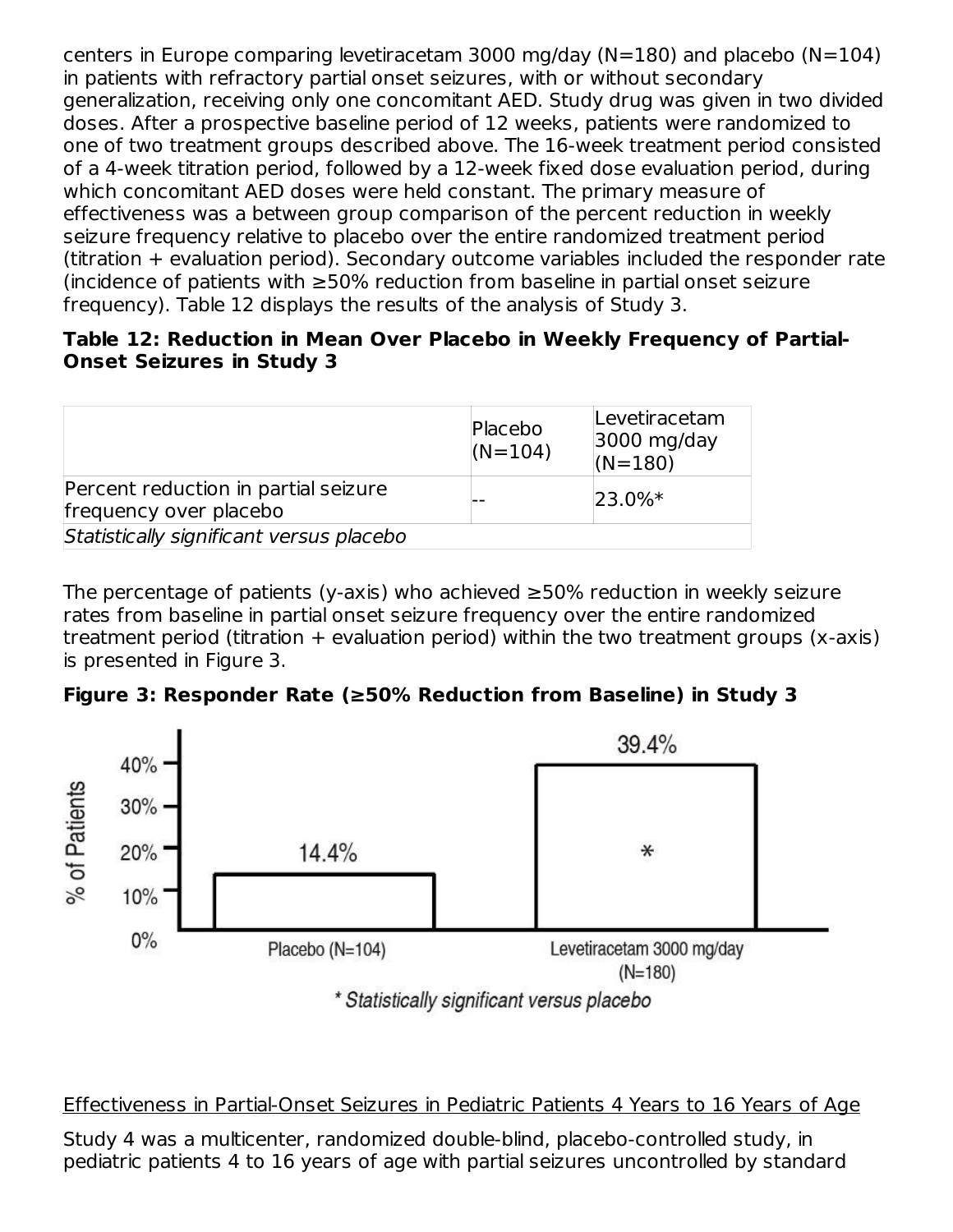antiepileptic drugs (AEDs). Study 4 was conducted at 60 sites in North America. The study consisted of an 8-week baseline period and 4-week titration period followed by a 10-week evaluation period. Eligible patients who still experienced, on a stable dose of 1-2 AEDs, at least 4 partial onset seizures during the 4 weeks prior to screening, as well as at least 4 partial-onset seizures in each of the two 4-week baseline periods, were randomized to receive either levetiracetam or placebo. Dosing was initiated at a dose of 20 mg/kg/day in two divided doses. During the treatment period, levetiracetam doses were adjusted in 20 mg/kg/day increments, at 2-week intervals to the target dose of 60 mg/kg/day. The primary measure of efficacy was a between group comparison of the percent reduction in weekly partial seizure frequency relative to placebo over the entire 14-week randomized treatment period (titration + evaluation period). Secondary outcome variables included the responder rate (incidence of patients with  $\geq 50\%$ reduction from baseline in partial onset seizure frequency per week). The enrolled population included 198 patients (levetiracetam N=101, placebo N=97) with refractory partial-onset seizures, whether or not secondarily generalized. Table 13 displays the results of Study 4.

### **Table 13: Reduction in Mean Over Placebo in Weekly Frequency of Partial-Onset Seizures in Study 4**

|                                                                   | Placebo<br>$(N = 97)$ | Levetiracetam<br>$(N=101)$ |
|-------------------------------------------------------------------|-----------------------|----------------------------|
| Percent reduction in partial seizure frequency over<br>$plac ebo$ |                       | $ 26.8\%*$                 |
| *Statistically significant versus placebo                         |                       |                            |

The percentage of patients (y-axis) who achieved  $\geq$  50% reduction in weekly seizure rates from baseline in partial onset seizure frequency over the entire randomized treatment period (titration  $+$  evaluation period) within the two treatment groups (x-axis) is presented in Figure 4.





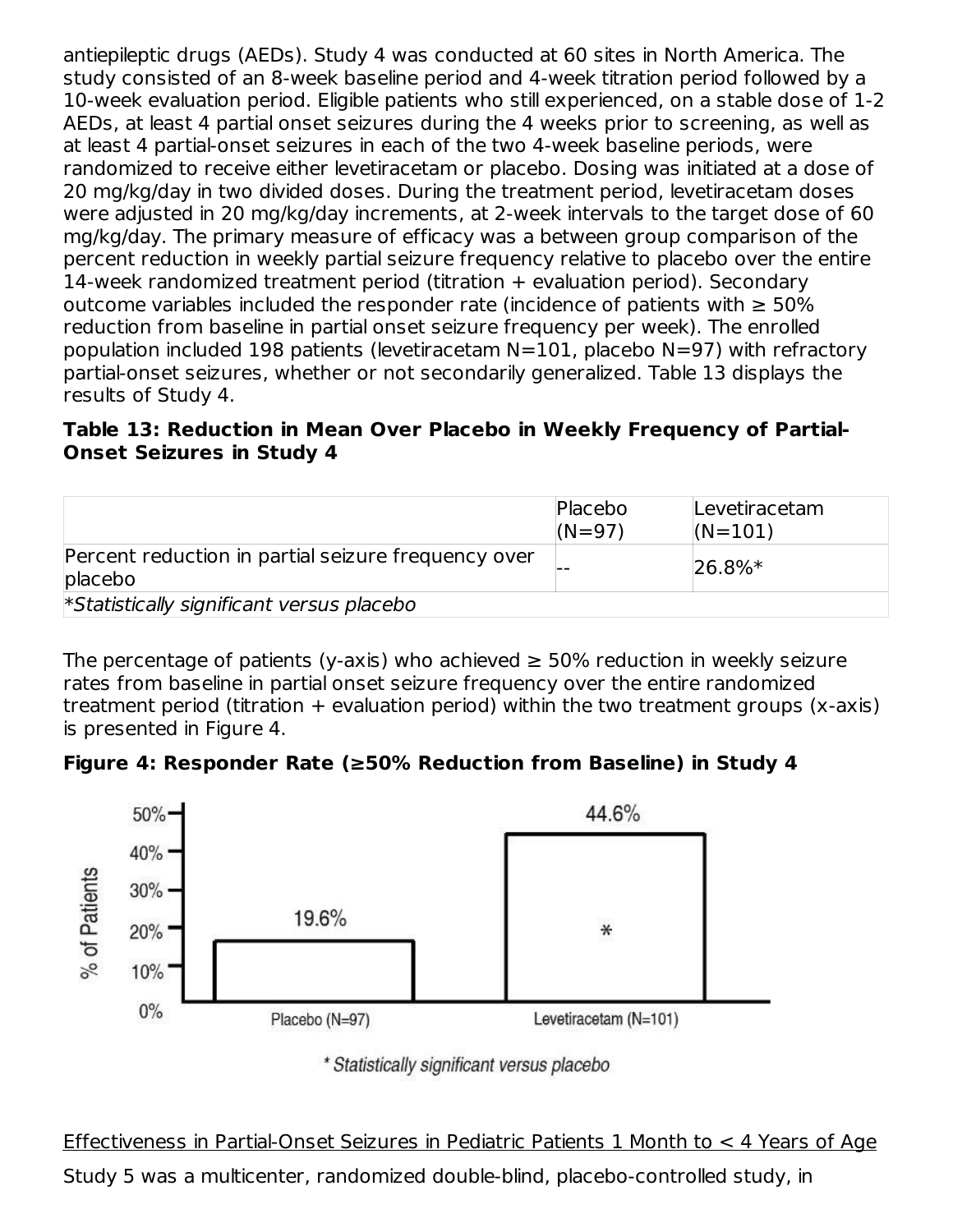pediatric patients 1 month to less than 4 years of age with partial seizures, uncontrolled by standard epileptic drugs (AEDs). Study 5 was conducted at 62 sites in North America, South America, and Europe. Study 5 consisted of a 5-day evaluation period, which included a 1-day titration period followed by a 4-day maintenance period. Eligible patients who experienced, on a stable dose of 1-2 AEDs, at least 2 partial-onset seizures during the 48-hour baseline video EEG were randomized to receive either levetiracetam or placebo. Randomization was stratified by age range as follows: 1 month to less than 6 months of age (N=4 treated with levetiracetam), 6 months to less than 1 year of age  $(N=8$  treated with levetiracetam), 1 year to less than 2 years of age  $(N=20$  treated with levetiracetam), and 2 years to less than 4 years of age (N=28 treated with levetiracetam). Levetiracetam dosing was determined by age and weight as follows: children 1 month to less than 6 months old were randomized to a target dose of 40 mg/kg/day, and children 6 months to less than 4 years old were randomized to a target dose of 50 mg/kg/day. The primary measure of efficacy was the responder rate (percent of patients with  $\geq 50\%$  reduction from baseline in average daily partial onset seizure frequency) assessed by a blinded central reader using a 48-hour video EEG performed during the last two days of the 4-day maintenance period. The enrolled population included 116 patients (levetiracetam N=60, placebo N=56) with refractory partial onset seizures, whether or not secondarily generalized. A total of 109 patients were included in the efficacy analysis. A statistically significant difference between levetiracetam and placebo was observed in Study 5 (see Figure 5). The treatment effect associated with levetiracetam was consistent across age groups.





\* Statistically significant versus placebo

#### **14.2 Myoclonic Seizures in Patients with Juvenile Myoclonic Epilepsy**

The effectiveness of levetiracetam as adjunctive therapy in patients 12 years of age and older with juvenile myoclonic epilepsy (JME) experiencing myoclonic seizures was established in one multicenter, randomized, double-blind, placebo-controlled study (study 6), conducted at 37 sites in 14 countries. Eligible patients on a stable dose of 1 antiepileptic drug (AED) experiencing one or more myoclonic seizures per day for at least 8 days during the prospective 8-week baseline period were randomized to either levetiracetam or placebo (levetiracetam N=60, placebo N=60). Patients were titrated over 4 weeks to a target dose of 3000 mg/day and treated at a stable dose of 3000mg/day over 12 weeks (evaluation period). Study drug was given in 2 divided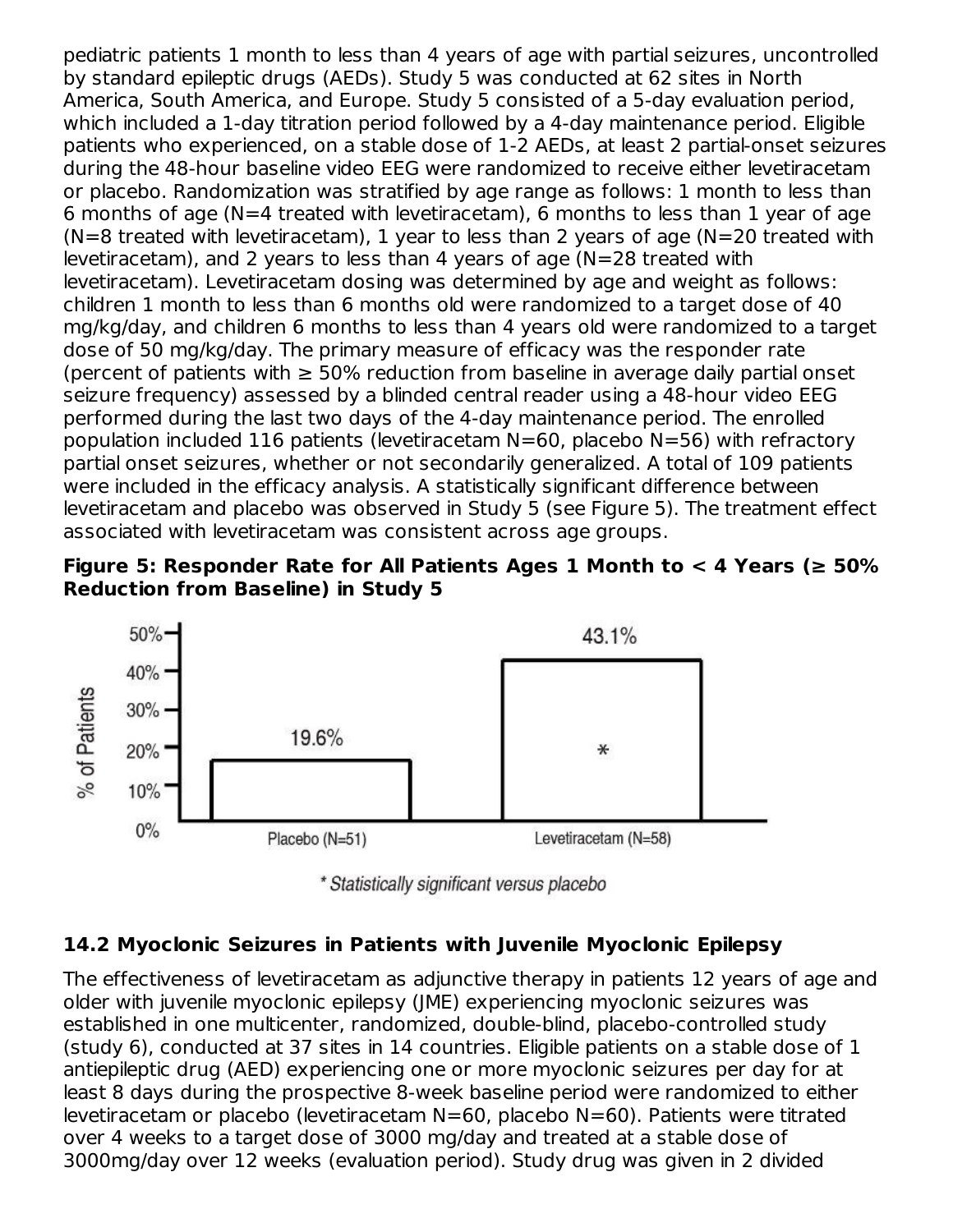doses. The primary measure of efficacy was the proportion of patients with at least 50% reduction in the number of days per week with one or more myoclonic seizures during the treatment period (titration + evaluation periods) as compared to baseline. Table 14 displays the results for the 113 patients with JME in this study.

### **Table 14: Responder Rate (≥50% Reduction from Baseline) in Myoclonic Seizure Days per Week in Study 6**

|                                           | Placebo<br>$(N = 59)$ | Levetiracetam<br>$(N=54)$ |  |
|-------------------------------------------|-----------------------|---------------------------|--|
| Percentage of<br>responders               | 23.7%                 | $ 60.4\%*$                |  |
| *Statistically significant versus placebo |                       |                           |  |

## **14.3 Primary Generalized Tonic-Clonic Seizures**

The effectiveness of levetiracetam as adjunctive therapy in patients 6 years of age and older with idiopathic generalized epilepsy experiencing primary generalized tonic-clonic (PGTC) seizures was established in one multicenter, randomized, double-blind, placebocontrolled study (study 7), conducted at 50 sites in 8 countries. Eligible patients on a stable dose of 1 or 2 antiepileptic drugs (AEDs) experiencing at least 3 PGTC seizures during the 8-week combined baseline period (at least one PGTC seizure during the 4 weeks prior to the prospective baseline period and at least one PGTC seizure during the 4-week prospective baseline period) were randomized to either levetiracetam or placebo. The 8-week combined baseline period is referred to as "baseline" in the remainder of this section. Patients were titrated over 4 weeks to a target dose of 3000 mg/day for adults or a pediatric target dose of 60 mg/kg/day and treated at a stable dose of 3000 mg/day (or 60 mg/kg/day for children) over 20 weeks (evaluation period). Study drug was given in 2 equally divided doses per day. The primary measure of efficacy was the percent reduction from baseline in weekly PGTC seizure frequency for levetiracetam and placebo treatment groups over the treatment period (titration + evaluation periods). The population included 164 patients (Levetiracetam N=80, placebo N=84) with idiopathic generalized epilepsy (predominately juvenile myoclonic epilepsy, juvenile absence epilepsy, childhood absence epilepsy, or epilepsy with Grand Mal seizures on awakening) experiencing primary generalized tonic-clonic seizures. Each of these syndromes of idiopathic generalized epilepsy was well represented in this patient population.

There was a statistically significant decrease from baseline in PGTC frequency in the levetiracetam-treated patients compared to the placebo-treated patients in Study 7 (see Table 15).

### **Table 15: Median Percent Reduction from Baseline in PGTC Seizure Frequency per Week in Study 7**

|                                                      | Placebo (N=84) Levetiracetam (N=78) |
|------------------------------------------------------|-------------------------------------|
| Percentage reduction in PGTC seizure frequency 44.6% | $ 77.6\%*$                          |
| *Statistically significant versus placebo            |                                     |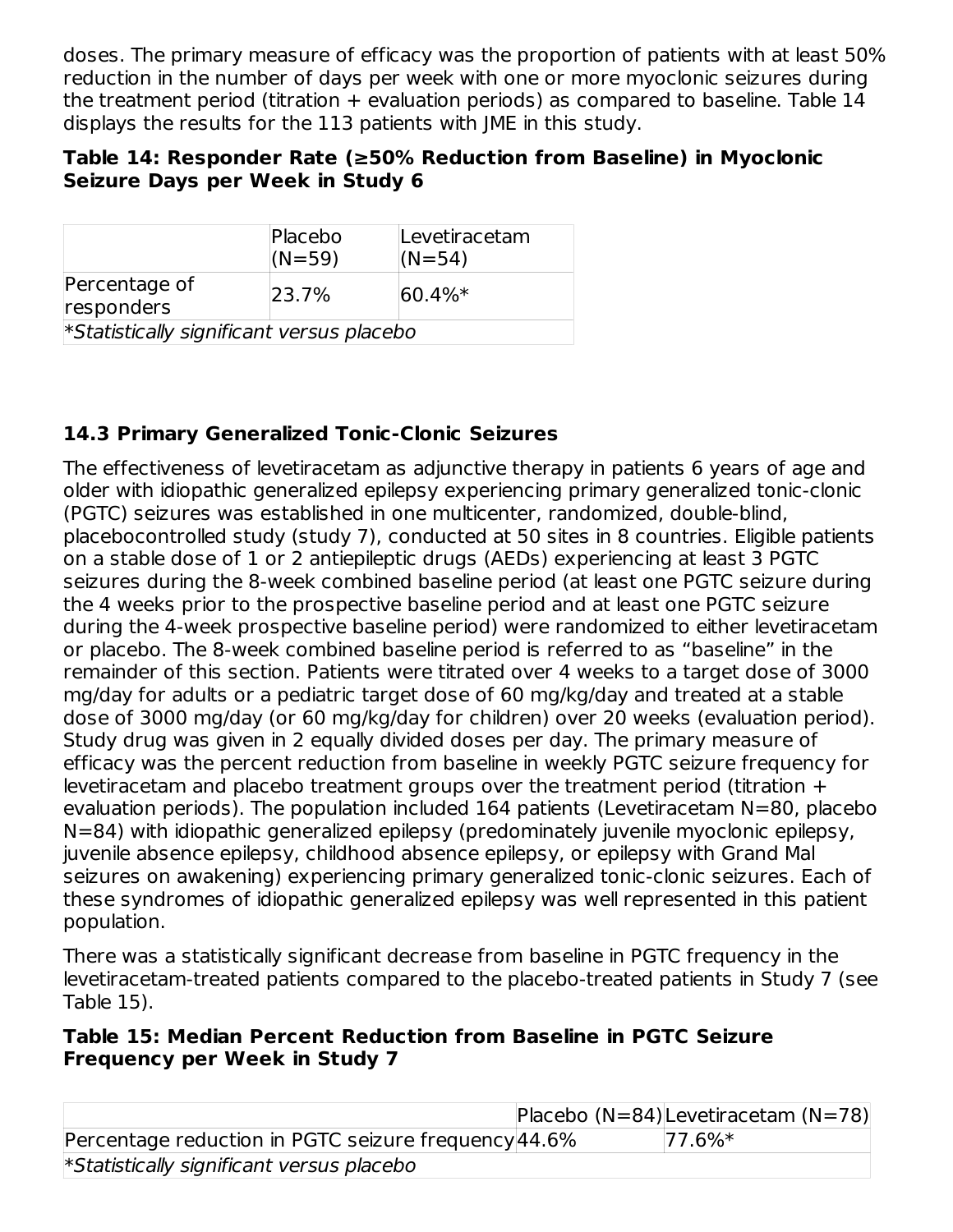The percentage of patients (y-axis) who achieved ≥50% reduction in weekly seizure rates from baseline in PGTC seizure frequency over the entire randomized treatment period (titration  $+$  evaluation period) within the two treatment groups (x-axis) is presented in Figure 6.





\* Statistically significant versus placebo

### **16 HOW SUPPLIED**

#### **16.1 How Supplied**

Levetiracetam 500 mg/5 mL injection is a clear, colorless, sterile solution. It is supplied in single-dose 5 mL vials, available in cartons of 10 vials (NDC 39822-4000-1).

#### **16.2 Storage**

Store at 20<sup>o</sup> -25<sup>o</sup> C (68<sup>o</sup> – 77<sup>o</sup> F); excursions permitted between 15<sup>o</sup>-30<sup>o</sup>C (59<sup>o</sup>-86<sup>o</sup>F) [see USP Controlled Room Temperature].

### **17 PATIENT COUNSELING INFORMATION**

#### Psychiatric Reactions and Changes in Behavior

Advise patients and their caregivers that levetiracetam may cause changes in behavior (e.g., aggression, agitation, anger, anxiety, apathy, depression, hostility, and irritability) and psychotic symptoms. [see Warnings and Precautions (5.1)]

#### Effects on Driving or Operating Machinery

Inform patients that levetiracetam may cause dizziness and somnolence. Inform patients not to drive or operate machinery until they have gained sufficient experience on levetiracetam to gauge whether it adversely affects their ability to drive or operate machinery. [see Warnings and Precautions (5.2)]

#### Anaphylaxis and Angioedema

Advise patients to discontinue levetiracetam and seek medical care if they develop signs